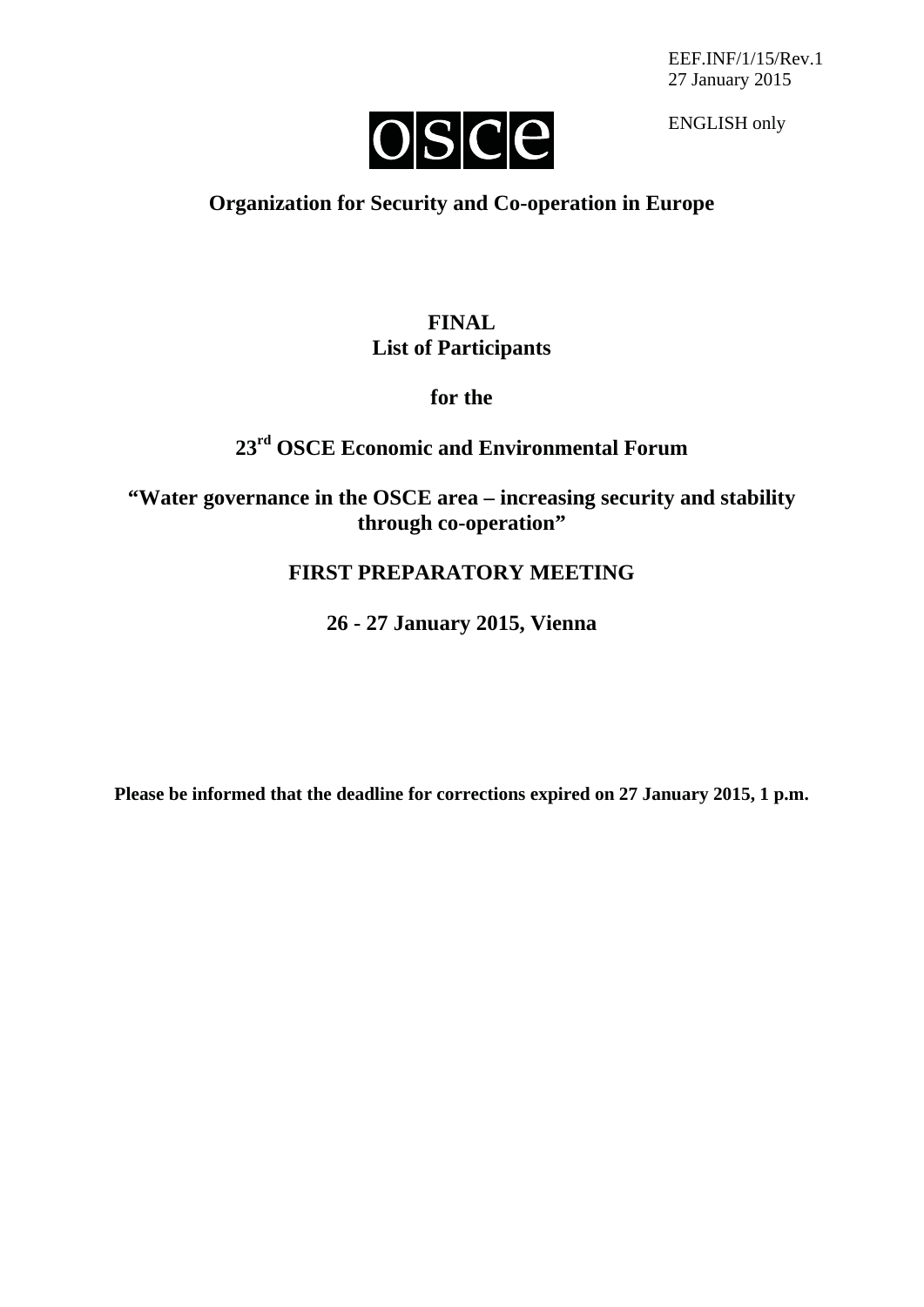|                                 | Mr/Ms | <b>First Name</b> | <b>Family Name</b> | <b>Title/Position/Rank</b>                        | <b>E-mail Address</b>       |  |  |
|---------------------------------|-------|-------------------|--------------------|---------------------------------------------------|-----------------------------|--|--|
| <b>DELEGATIONS</b>              |       |                   |                    |                                                   |                             |  |  |
|                                 |       |                   |                    |                                                   |                             |  |  |
| <b>ALBANIA</b>                  | Amb   | Spiro             | KOCI               | Ambassador                                        |                             |  |  |
|                                 |       |                   |                    | Permanent Representative to the OSCE              |                             |  |  |
| <b>ALBANIA</b>                  | Mr    | Artan             | CANAJ              | Deputy Head of the Permanent Mission for OSCE     | artan.canaj@mfa.gov.al      |  |  |
|                                 |       |                   |                    | Affairs                                           |                             |  |  |
| <b>ALBANIA</b>                  | Mr    | Besnik            | <b>BARAJ</b>       | Member of Parliament                              | besnik baraj@yahoo.com      |  |  |
|                                 |       |                   |                    | Committee on Productive Activities, Trade and     |                             |  |  |
|                                 |       |                   |                    | Environment                                       |                             |  |  |
| <b>ALBANIA</b>                  | Ms    | Vjola             | <b>SALIAGA</b>     | Expert                                            | viola.saliaga@moe.gov.al    |  |  |
|                                 |       |                   |                    | Water Resources Policy Department                 |                             |  |  |
|                                 |       |                   |                    | Ministry of Environment                           |                             |  |  |
| <b>GERMANY</b>                  | Ms    | Christine         | <b>WEIL</b>        | Deputy Permanent Representative to the OSCE       |                             |  |  |
| <b>GERMANY</b>                  | Mr    | Otto              | <b>SCHNEIDER</b>   | Counsellor                                        | pol-2-osze@wien.diplo.de    |  |  |
|                                 |       |                   |                    | Permanent Mission to the OSCE                     |                             |  |  |
| <b>GERMANY</b>                  | Ms    | Irja              | <b>BERG</b>        | Desk Officer                                      | 203-3@diplo.de              |  |  |
|                                 |       |                   |                    | <b>OSCE Division</b>                              |                             |  |  |
|                                 |       |                   |                    | Ministry of Foreign Affairs                       |                             |  |  |
|                                 |       |                   |                    |                                                   |                             |  |  |
| UNITED STATES OF AMERICA        | Amb   | Daniel            | <b>BAER</b>        | Ambassador<br>Chief of Mission to the OSCE        |                             |  |  |
| <b>UNITED STATES OF AMERICA</b> | Mr    | David             | <b>SWALLEY</b>     | <b>OSCE Desk Officer</b>                          | swalleyda@state.gov         |  |  |
|                                 |       |                   |                    | Office of European Security and Political Affairs |                             |  |  |
|                                 |       |                   |                    | Department of State                               |                             |  |  |
| <b>UNITED STATES OF AMERICA</b> | Mr    | Rolf              | <b>OLSEN</b>       | Senior Technical Lead                             | j.rolf.olsen@usace.army.mil |  |  |
|                                 |       |                   |                    | U.S. Army Corps of Engineers                      |                             |  |  |
|                                 |       |                   |                    | <b>Institute for Water Resources</b>              |                             |  |  |
| <b>UNITED STATES OF AMERICA</b> | Mr    | Michael           | <b>KELLEHER</b>    | <b>Political Counsellor</b>                       |                             |  |  |
|                                 |       |                   |                    | Mission to the OSCE                               |                             |  |  |
| <b>UNITED STATES OF AMERICA</b> | Mr    | Daniel            | <b>PHELPS</b>      | <b>Political Officer</b>                          |                             |  |  |
|                                 |       |                   |                    | Mission to the OSCE                               |                             |  |  |
| <b>UNITED STATES OF AMERICA</b> | Mr    | Nathan            | <b>JONES</b>       | <b>Political Officer</b>                          |                             |  |  |
|                                 |       |                   |                    | Mission to the OSCE                               |                             |  |  |
| <b>ANDORRA</b>                  | Ms    | Marta             | <b>SALVAT</b>      | Special Envoy on Policy and Security Issues       | office@ambaixada-andorra.at |  |  |
|                                 |       |                   |                    | Permanent Mission to the OSCE                     |                             |  |  |
| <b>ARMENIA</b>                  | Mr    | Vahe              | <b>GEVORGYAN</b>   | Head of Division of OSCE and Conventional Arms    | armscontrol@mfa.am          |  |  |
|                                 |       |                   |                    | Control                                           |                             |  |  |
|                                 |       |                   |                    | Ministry of Foreign Affairs                       |                             |  |  |
| <b>ARMENIA</b>                  | Mr    | Davit             | <b>GRIGORYAN</b>   | Head of Water Use Permission Division             | interdpt@mnp.am             |  |  |
|                                 |       |                   |                    | Ministry of Nature Protection                     |                             |  |  |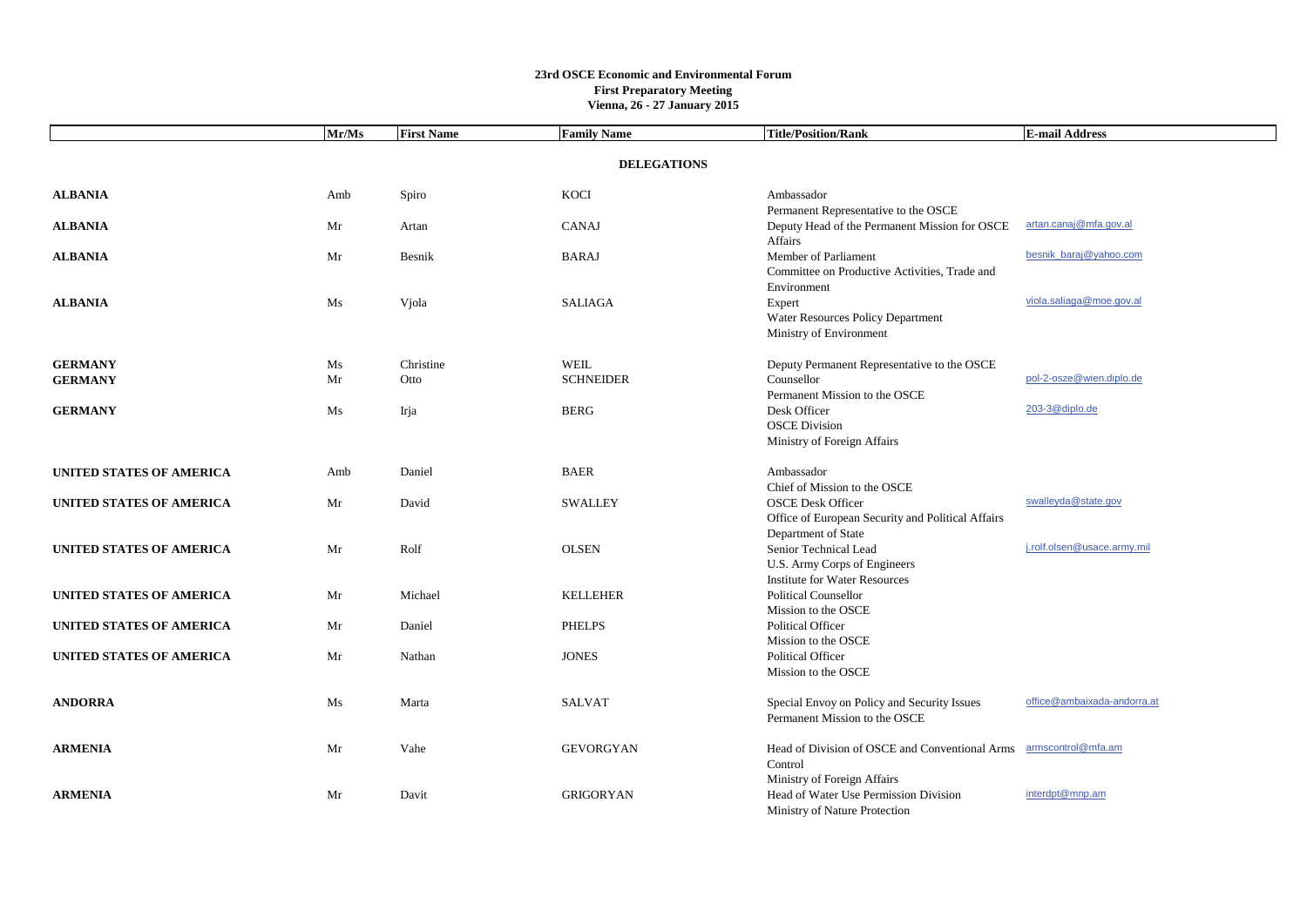|                   | Mr/Ms | <b>First Name</b> | <b>Family Name</b> | <b>Title/Position/Rank</b>                                                                                                                    | <b>E-mail Address</b>         |
|-------------------|-------|-------------------|--------------------|-----------------------------------------------------------------------------------------------------------------------------------------------|-------------------------------|
| <b>AUSTRIA</b>    | Mr    | Franz             | <b>BREITWIESER</b> | Head of Unit/Director<br>Federal Ministry for Europe, Integration and                                                                         | franz.breitwieser@bmeia.gv.at |
| <b>AUSTRIA</b>    | Mr    | Andreas           | <b>STADLER</b>     | Foreign Affairs<br>Minister Plenipotentiary<br>Permanent Mission to the OSCE                                                                  | andreas, stadler@bmeia.gv.at  |
| <b>AUSTRIA</b>    | Ms    | Ingrid            | <b>PECH</b>        | Minister                                                                                                                                      | ingrid.pech@bmeia.gv.at       |
| <b>AUSTRIA</b>    | Mr    | Anton             | <b>KOZUSNIK</b>    | Department for Environment, Transport and<br>Telecommunication<br>Federal Ministry for Europe, Integration and<br>Foreign Affairs<br>Minister | anton.kozusnik@bmeia.gv.at    |
|                   |       |                   |                    | Head of Department for Environment, Transport<br>and Telecommunication<br>Federal Ministry for Europe, Integration and<br>Foreign Affairs     |                               |
| <b>AUSTRIA</b>    | Ms    | Ruth              | <b>GURSCH-ADAM</b> | Senior Assistant<br>Permanent Mission to the OSCE                                                                                             | ruth.qursch-adam@bmeia.qv.at  |
| <b>AZERBALJAN</b> | Mr    | Adishirin         | <b>ALAKBAROV</b>   | Deputy Director<br>Suranal Scientific Research and Project Institute<br><b>AZERSU State Water Company</b>                                     | azgeoeco@gmail.com            |
| <b>AZERBALJAN</b> | Mr    | Rasul             | <b>NAJAFZADE</b>   | Chief of Division<br>Supervision of Technological Processes and Water<br>Quality<br><b>AZERSU State Water Company</b>                         | rasul.najafzade@gmail.com     |
| <b>AZERBALJAN</b> | Mr    | Rasim             | SATTAR-ZADA        | Head of Environmental Policy Division<br>Ministry of Ecology and Natural Resources                                                            | sevinc.ibadova89@qmail.com    |
| <b>AZERBALJAN</b> | Mr    | Elchin            | <b>GANBAROV</b>    | Director                                                                                                                                      | e.ganbarov@mail.ru            |
|                   |       |                   |                    | Amelioration and water Farm OJSC<br>Azerbaijan Scientific-Research Institute of Water<br>Problems                                             |                               |
| <b>AZERBALJAN</b> | Ms    | Elnar             | <b>SULTANOV</b>    | Chief of Division<br><b>State Water Reserves Agency</b><br>Water Resources Enhancement and Management<br>Division                             | elnar.sultanov@fhn.gov.az     |
| <b>AZERBALJAN</b> | Mr    | Aghajavid         | <b>RAMAZANOV</b>   | Ministry of Emergency Situation<br><b>First Secretary</b><br>Economic Cooperation and Development<br>Ministry of Foreign Affairs              | a_ramazanov@mfa.gov.az        |
| <b>AZERBALJAN</b> | Ms    | Dilara            | <b>ABDULLAYEVA</b> | Second Secretary<br>Permanent Mission to the OSCE                                                                                             | d abdullayeva@azembassy.at    |
| <b>BELARUS</b>    | Amb   | Valery            | <b>VORONETSKY</b>  | Ambassador<br>Permanent Representative to the OSCE                                                                                            |                               |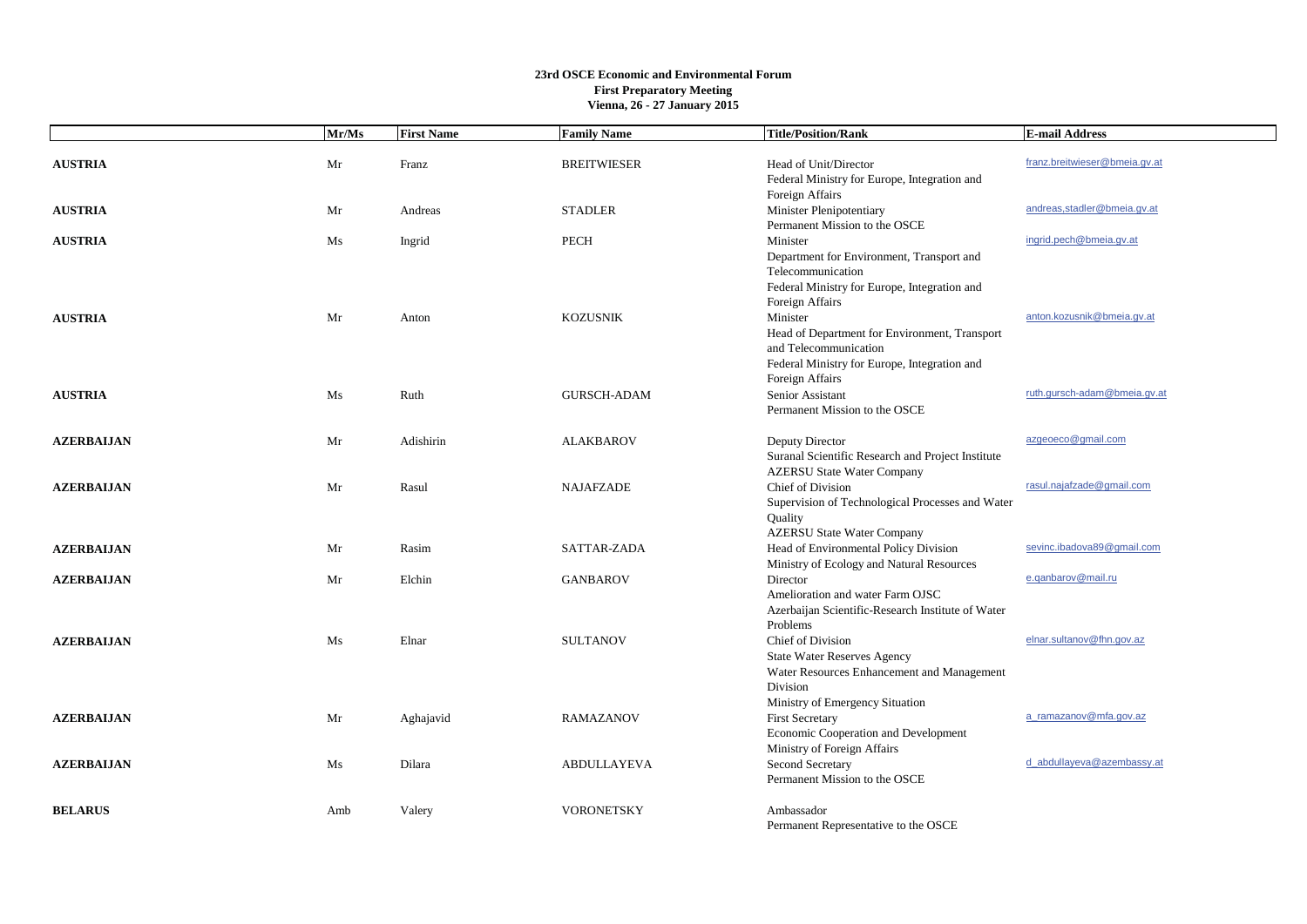|                               | $\overline{\mathbf{M}}$ r/Ms | <b>First Name</b> | <b>Family Name</b>     | <b>Title/Position/Rank</b>                                                                                                                                                                   | <b>E-mail Address</b>            |
|-------------------------------|------------------------------|-------------------|------------------------|----------------------------------------------------------------------------------------------------------------------------------------------------------------------------------------------|----------------------------------|
| <b>BELARUS</b>                | Mr                           | Roman             | <b>ROMANOVSKY</b>      | <b>Minister Counsellor</b><br>Deputy Permanent Representative to the OSCE                                                                                                                    | at.oscedel@mfa.gov.by            |
| <b>BELARUS</b>                | Mr                           | Vasily            | <b>PAVLOV</b>          | Counsellor                                                                                                                                                                                   | at.oscedel1@mfa.gov.by           |
| <b>BELARUS</b>                | Mr                           | Oleg              | <b>ANISIMOV</b>        | Permanent Delegation to the OSCE<br>Counsellor<br>OSCE and Council of Europe Division                                                                                                        | osce@mfa.gov.by                  |
| <b>BELARUS</b>                | Mr                           | Aliaksandr        | <b>PAKHOMAU</b>        | European Cooperation Department<br>Ministry of Foreign Affairs<br>Head of Sector<br>Water Cadastre and Monitoring<br>Central Research Institute for Complex Use of<br><b>Water Resources</b> | aliaksandr.pakhomau@cricuwr.by   |
| <b>BOSNIA AND HERZEGOVINA</b> | Amb                          | Tomislav          | <b>LEKO</b>            | Ambassador<br>Permanent Representative to the OSCE                                                                                                                                           |                                  |
| <b>BULGARIA</b>               | Mr                           | Momchil           | <b>NINOV</b>           | Second Secretary<br>Permanent Mission to the OSCE                                                                                                                                            | momchil.ninov@mfa.bq             |
| <b>CANADA</b>                 | Mr                           | Jonathan          | <b>TAN</b>             | Second Secretary<br>Permanent Delegation to the OSCE                                                                                                                                         | jonathan.tan@international.gc.ca |
| <b>CROATIA</b>                | Amb                          | Dubravka          | <b>SIMONOVIC</b>       | Ambassador<br>Permanent Representative to the OSCE                                                                                                                                           |                                  |
| <b>SPAIN</b>                  | Mr                           | Jorge             | <b>CABRERA ESPINOS</b> | Counsellor                                                                                                                                                                                   | jorge.cabrera@maec.es            |
| <b>SPAIN</b>                  | Mr                           | Jose-Angel        | RODRIGUEZ-CABELLOS     | Permanent Mission to the OSCE<br>Head of the Planning Office<br>Guadiana River Agency<br>Ministry of Agriculture, Food and Environment                                                       | jrodriguez@chquadiana.es         |
| <b>FINLAND</b>                | Amb                          | Katja             | <b>PEHRMAN</b>         | Ambassador<br>Permanent Representative to the OSCE                                                                                                                                           |                                  |
| <b>FINLAND</b>                | Ms                           | Maria             | HALAVA-NAPOLES         | First Secretary (Water and Sanitation)<br>Department for Development Cooperation<br>Ministry for Foreign Affairs                                                                             | maria.halava-napoles@formin.fi   |
| <b>GEORGIA</b>                | Ms                           | Nino              | <b>GVAZAVA</b>         | Head of Water Resources Management<br>Ministry of Environment and Natural Resources<br>Protection                                                                                            | n.gvazava@moe.gov.ge             |
| <b>GEORGIA</b>                | Ms                           | Tea               | <b>SONISHVILI</b>      | Chief Specialist<br>Economic Analysis and Policy Department<br>Ministry of Economy and Sustainable Development                                                                               | tsonishvili@economy.ge           |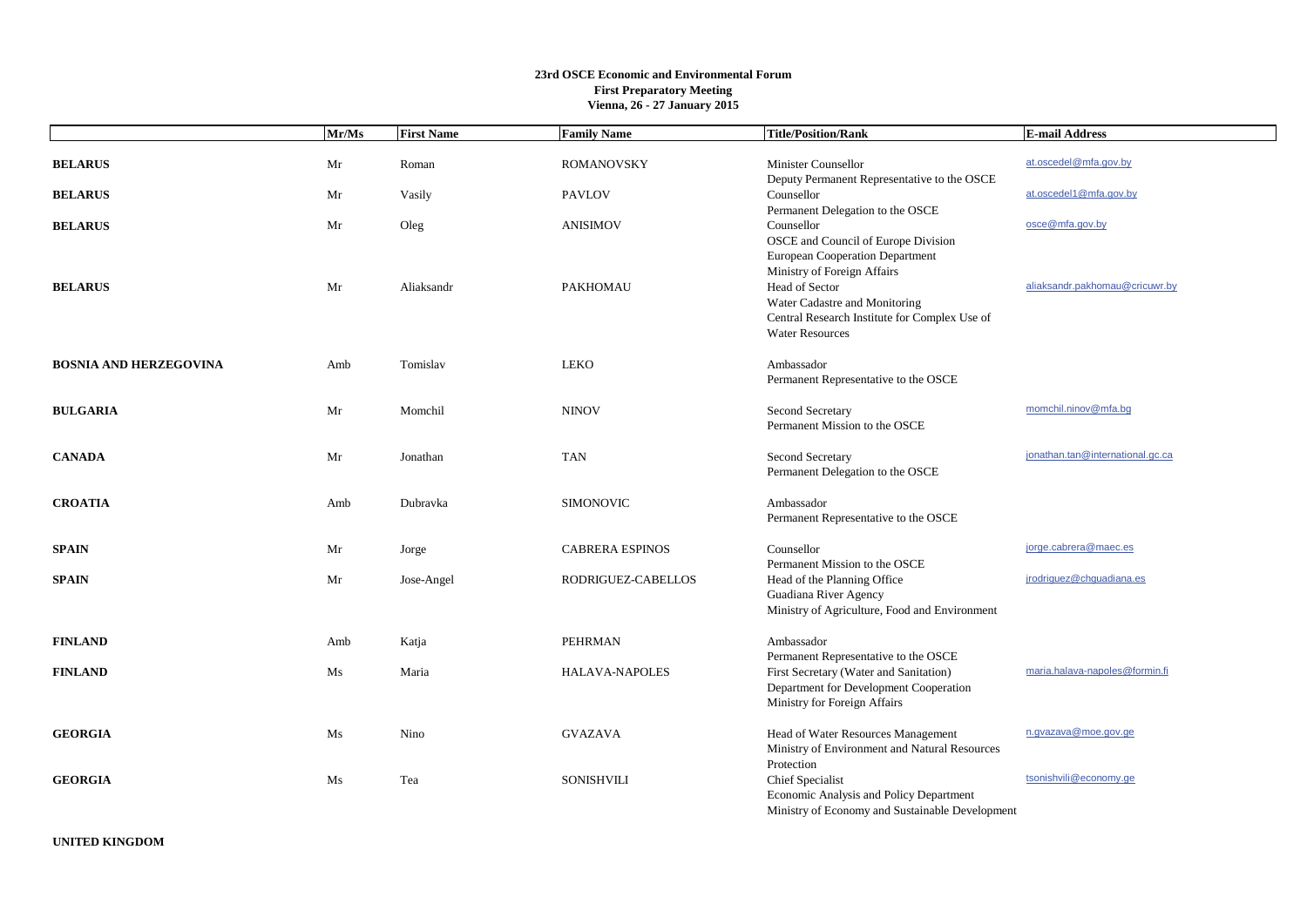|                   | Mr/Ms | <b>First Name</b>  | <b>Family Name</b>   | <b>Title/Position/Rank</b>                                                                   | <b>E-mail Address</b>       |
|-------------------|-------|--------------------|----------------------|----------------------------------------------------------------------------------------------|-----------------------------|
|                   |       |                    |                      |                                                                                              |                             |
| <b>GREECE</b>     | Mr    | Michalis           | <b>GAVRIILIDIS</b>   | <b>First Counsellor</b>                                                                      | mgavriel@mfa.gr             |
|                   |       |                    |                      | Permanent Mission to the OSCE                                                                |                             |
| <b>HUNGARY</b>    | Mr    | <b>Balazs</b>      | <b>HEINCZ</b>        | Water Coordinator                                                                            | bheincz@mfa.gov.hu          |
|                   |       |                    |                      | Department of Energy Security                                                                |                             |
|                   |       |                    |                      | Ministry of Foreign Affairs and Trade                                                        |                             |
| <b>HUNGARY</b>    | Ms    | Ivett              | <b>TAKACS</b>        | Attache<br>Permanent Mission to the OSCE                                                     | ivtakacs@mfa.gov.hu         |
| <b>HUNGARY</b>    | Ms    | Agnes              | <b>BALLA</b>         | Third Secretary                                                                              | aballa@mfa.gov.hu           |
|                   |       |                    |                      | Permanent Mission to the OSCE                                                                |                             |
| <b>IRELAND</b>    | Ms    | Aisling            | <b>SCHORDERET</b>    | Attache                                                                                      | aisling.schorderet@dfa.ie   |
|                   |       |                    |                      | Permanent Mission to the OSCE                                                                |                             |
| <b>ITALY</b>      | Amb   | Vittorio           | ROCCO DI TORREPADULA | Ambassador                                                                                   |                             |
|                   |       |                    |                      | Permanent Representative to the OSCE                                                         |                             |
| <b>ITALY</b>      | Ms    | Silvia Maria Lucia | SANTANGELO           | Deputy Head of the Permanent Mission to the<br><b>OSCE</b>                                   | silvia.santangelo@esteri.it |
| <b>ITALY</b>      | Ms    | Federica           | <b>POLCE</b>         | <b>Engineer Officer</b>                                                                      | federica.polce@mit.gov.it   |
|                   |       |                    |                      | Department for Infrastructures                                                               |                             |
|                   |       |                    |                      | Directorate General For Spatial Planning                                                     |                             |
|                   |       |                    |                      | Ten-T Unit<br>Ministry of Infrastructures and Transport                                      |                             |
| <b>ITALY</b>      | Mr    | Andrea             | <b>BIANCHINI</b>     | Member of the Technical and Scientific Secretariat, bianchini.minambientest@gmail.com        |                             |
|                   |       |                    |                      | Italian Delegation in the Alpine Convention                                                  |                             |
|                   |       |                    |                      | General Direction for the Sustainable Development,                                           |                             |
|                   |       |                    |                      | Climate and Energy                                                                           |                             |
|                   |       |                    |                      | Ministry of the Environment and Protection of Land                                           |                             |
| <b>ITALY</b>      | Mr    | Ramona             | <b>PARIS</b>         | and Sea<br>Member of the Technical and Scientific Secretariat, paris.minambientest@gmail.com |                             |
|                   |       |                    |                      | Italian Delegation in the Alpine Convention                                                  |                             |
|                   |       |                    |                      | General Direction for the Sustainable Development,                                           |                             |
|                   |       |                    |                      | Climate and Energy                                                                           |                             |
|                   |       |                    |                      | Ministry of the Environment and Protection of Land                                           |                             |
|                   |       |                    |                      | and Sea                                                                                      |                             |
| <b>ITALY</b>      | Ms    | Alessandra         | <b>LATINI</b>        | Attache                                                                                      | alessandra.latini@esteri.it |
|                   |       |                    |                      | Permanent Mission to the OSCE                                                                |                             |
| <b>KAZAKHSTAN</b> | Mr    | Ardak              | ZHANGUZHINOV         | <b>Chief Expert</b>                                                                          | ajan@emer.kz                |
|                   |       |                    |                      | Committee of Emergency Situations                                                            |                             |
|                   |       |                    |                      | <b>International Cooperation Division</b>                                                    |                             |
|                   |       |                    |                      | Ministry of Internal Affairs                                                                 |                             |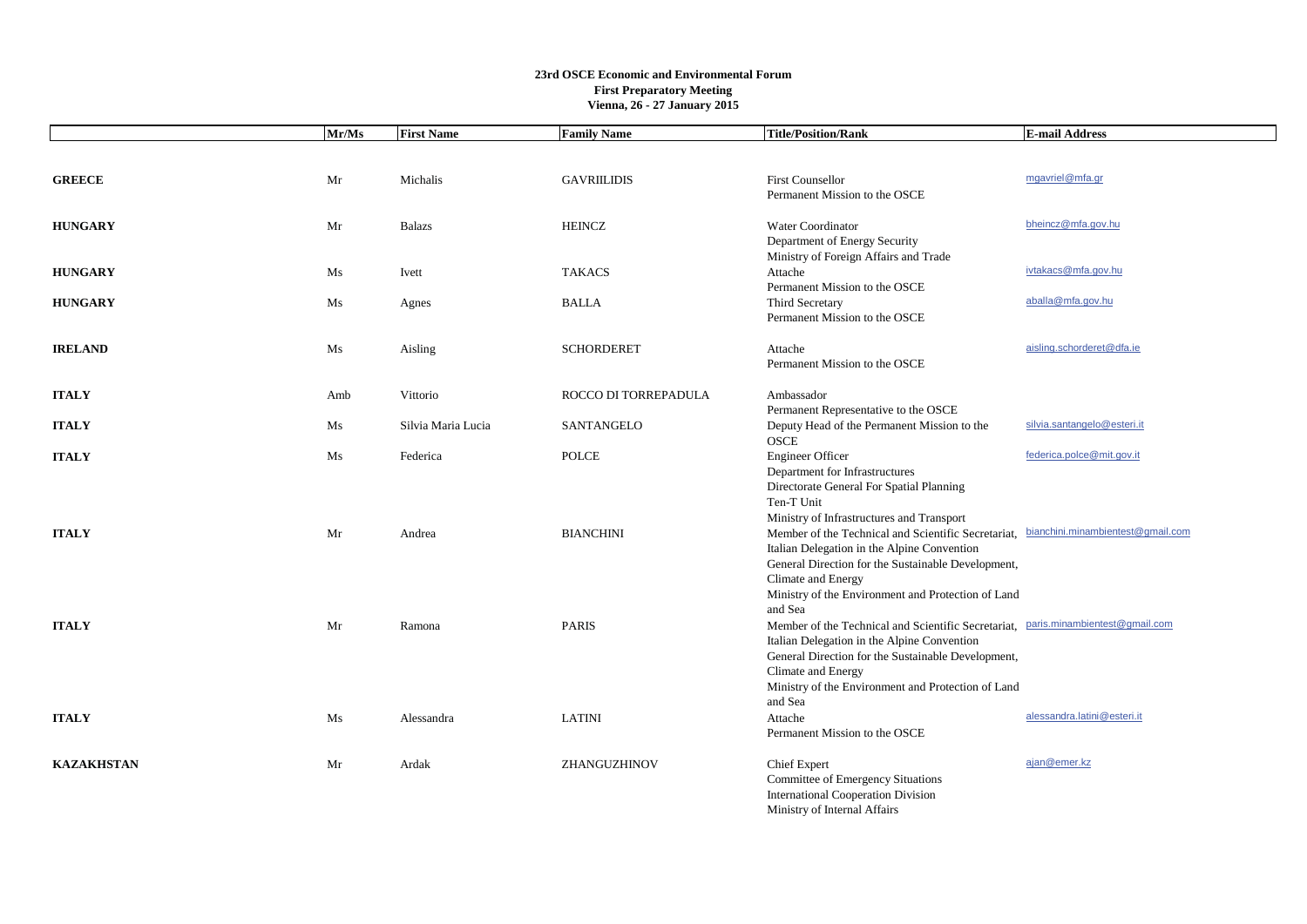|                              | Mr/Ms    | <b>First Name</b>   | <b>Family Name</b>               | <b>Title/Position/Rank</b>                                                                                                                                                               | <b>E-mail Address</b>              |
|------------------------------|----------|---------------------|----------------------------------|------------------------------------------------------------------------------------------------------------------------------------------------------------------------------------------|------------------------------------|
| <b>KAZAKHSTAN</b>            | Mr       | Medet               | KUMARGALIYEV                     | Head of Division for Environmental Expertise and<br>Permits<br>Committee for Environmental Regulation, Control<br>and State Inspection in the Oil and Gas Industry<br>Ministry of Energy | kumargalievm@mail.ru               |
| <b>KAZAKHSTAN</b>            | Mr       | <b>Bolat</b>        | <b>BEKNIYAZ</b>                  | Chairman of the Committee of Water Resources<br>Ministry of Agriculture                                                                                                                  | bbolat@mail.ru                     |
| <b>KAZAKHSTAN</b>            | Ms       | Altyn               | <b>AKHMETZHANOVA</b>             | <b>First Secretary</b><br>Department of Europe<br>Ministry of Foreign Affairs                                                                                                            |                                    |
| <b>KYRGYZSTAN</b>            | Mr       | Nurbek              | ZHUMALIEV                        | Head of Department of Water Safety<br>Ministry of Emergency Situations                                                                                                                   | njumaliev@mail.ru                  |
| <b>KYRGYZSTAN</b>            | Ms       | Zhyldyz             | <b>TOKTORBAEVA</b>               | Head of Department of International Cooperation<br>Ministry of Emergency Situations                                                                                                      | jtoktorbaeva@mail.ru               |
| <b>LATVIA/EU</b>             | Amb      | <b>Bahtijors</b>    | <b>HASANS</b>                    | Ambassador<br>Permanent Representative to the OSCE                                                                                                                                       |                                    |
| <b>LATVIA/EU</b>             | Ms       | Maija               | <b>MAURINA</b>                   | Second Secretary<br>Permanent Mission to the OSCE                                                                                                                                        | maija.maurina@mfa.gov.lv           |
| <b>EUROPEAN UNION</b>        | Mr       | Nicholas            | <b>ROONEY</b>                    | Policy Officer<br>Permanent Delegation to the OSCE                                                                                                                                       | nicholas.rooney@ext.eeas.europa.eu |
| <b>EUROPEAN UNION</b>        | Mr       | Andrew              | PEEBLER                          | <b>OSCE</b> Section<br>Permanent Delegation to the OSCE                                                                                                                                  | andrew.peebler@eeas.europa.eu      |
| <b>LITHUANIA</b>             | Amb      | Ausra               | <b>SEMASKIENE</b>                | Ambassasdor at Large<br>Department of Economic Security Policy                                                                                                                           | ausra.semaskiene@urm.lt            |
| <b>LITHUANIA</b>             | Mr       | Rimgaudas           | LOSYS                            | Ministry of Foreign Affairs<br>Counsellor<br>Permanent Mission to the OSCE                                                                                                               | rimgaudas.losys@urm.lt             |
| <b>LUXEMBOURG</b>            |          |                     |                                  |                                                                                                                                                                                          |                                    |
| <b>MALTA</b>                 | Ms       | Kristina            | <b>FARRUGIA</b>                  | Deputy Head<br>Delegation to the OSCE                                                                                                                                                    | kristina.faruggia@gov.mt           |
| <b>MALTA</b>                 | Mr       | Joseph              | <b>DEBONO</b>                    | Assistant<br>Delegation to the OSCE                                                                                                                                                      | joseph.d.debono@gov.mt             |
| <b>MALTA</b><br><b>MALTA</b> | Ms<br>Ms | Jelena<br>Magdalena | <b>VICIC</b><br><b>COMINCINI</b> | Delegation to the OSCE<br>Delegation to the OSCE                                                                                                                                         |                                    |
|                              |          |                     |                                  |                                                                                                                                                                                          |                                    |
| <b>MOLDOVA</b>               | Mr       | Veaceslav           | <b>VLADICESCU</b>                | Director<br><b>Moldovan Water Resources</b><br>Ministry of Environment                                                                                                                   | veaceslav.vladicescu@apele.gov.md  |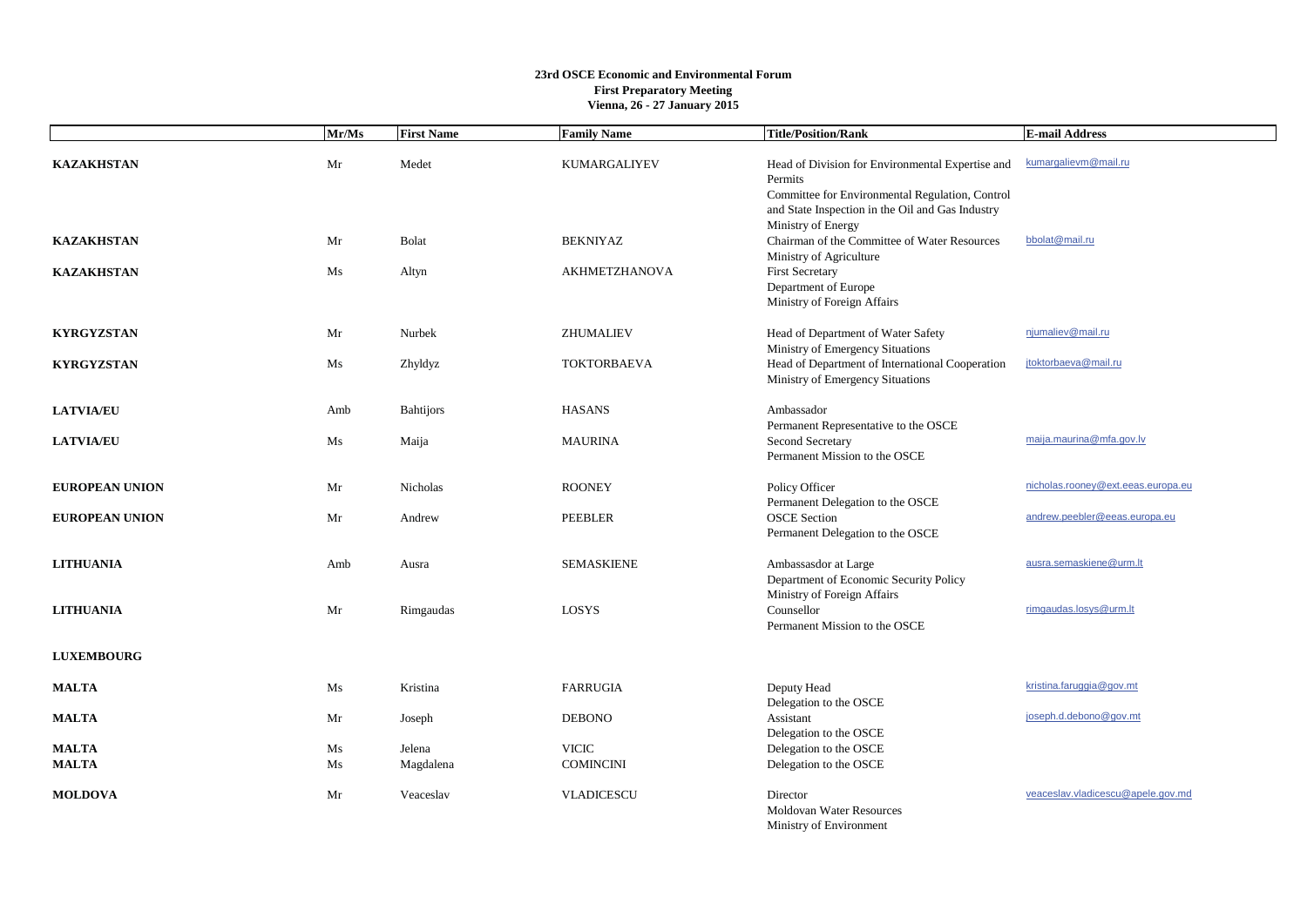|                                    | Mr/Ms    | <b>First Name</b> | <b>Family Name</b>                | <b>Title/Position/Rank</b>                                                                                                                                                                   | <b>E-mail Address</b>                                |
|------------------------------------|----------|-------------------|-----------------------------------|----------------------------------------------------------------------------------------------------------------------------------------------------------------------------------------------|------------------------------------------------------|
| <b>MOLDOVA</b>                     | Ms       | Inga              | <b>PODOROGHIN</b>                 | Head of International Cooperation Unit<br>Policy Analysis, Monitoring and Evaluation<br>Ministry of Environment                                                                              | inga.podoroghin@mediu.gov.md                         |
| <b>MONTENEGRO</b>                  | Amb      | Slavica           | <b>MILACIC</b>                    | Ambassador                                                                                                                                                                                   |                                                      |
| <b>MONTENEGRO</b>                  | Mr       | Momcilo           | <b>BLAGOJEVIC</b>                 | Permanent Representative to the OSCE<br><b>Independent Adviser</b><br>Sector for Water Management                                                                                            | momcilo.blagojevic@mpr.gov.me                        |
| <b>MONTENEGRO</b>                  | Ms       | Ruza              | <b>CIROVIC</b>                    | Ministry of Agriculture and Rural Development<br><b>Independent Adviser</b><br>Sector for Nature Protection, Monitoring, Analysis<br>and Reporting<br><b>Environmental Protection Agency</b> | ruza.cirovic@epa.org.me                              |
| <b>NORWAY</b>                      | Ms       | Kristine          | LUNDE-TELLEFSEN                   | Intern<br>Permanent Mission to the OSCE                                                                                                                                                      | kristine.lunde-tellefsen@mfa.no                      |
| <b>UZBEKISTAN</b>                  | Mr       | Allomjon          | <b>FOZILOV</b>                    | Deputy Chief of Water Management<br>Ministry of Agriculture and Water Resources                                                                                                              | info@agro.uz                                         |
| <b>UZBEKISTAN</b>                  | Mr       | Bakhtiyer         | ABDUSAMATOV                       | Chairperson<br><b>State Committee for Nature Protection</b>                                                                                                                                  | info@uznature.uz                                     |
| <b>UZBEKISTAN</b>                  | Mr       | Sherzod           | <b>ASADOV</b>                     | <b>Head of Division</b><br>Department for Cooperation with CIS and SCO<br>Structures<br>Ministry of Foreign Affairs                                                                          | info@tiv.uz                                          |
| <b>NETHERLANDS</b>                 | Mr       | Peter             | <b>GLAS</b>                       | President<br><b>Dutch Water Authorities</b>                                                                                                                                                  | bjansen@dommel.nl                                    |
| <b>NETHERLANDS</b>                 | Mr       | Robert            | <b>UIJTERLINDE</b>                | Chair OECD Water Governance Initiative<br>Strategic Adviser to the Board<br><b>Dutch Water Authorities</b>                                                                                   | ruijterlinde@uvw.nl                                  |
| <b>POLAND</b>                      | Ms       | Malgorzata        | BOGUCKA-SZYMALSKA                 | Chief Specialist<br>Department of Water Resources                                                                                                                                            | malgorzata.bogucka-szymalska@mos.gov.pl              |
| <b>POLAND</b>                      | Ms       | Magdalena         | STANKOWSKA                        | Ministry of Environment<br>Second Secretary<br>Permanent Mission to the OSCE                                                                                                                 |                                                      |
| <b>PORTUGAL</b>                    | Amb      | Pedro             | MOITINHO DE ALMEIDA               | Ambassador<br>Permanent Representative to the OSCE                                                                                                                                           |                                                      |
| <b>PORTUGAL</b><br><b>PORTUGAL</b> | Mr<br>Mr | Vitor<br>Andre    | <b>MARCELINO</b><br><b>MATOSO</b> | Deputy Permanent Representative to the OSCE<br>Head of Department/Regional Director<br>Alentejo River Basin District Administration<br>Portuguese Environment Agency                         | vitor.marcelino@mne.pt<br>andre.matoso@apambiente.pt |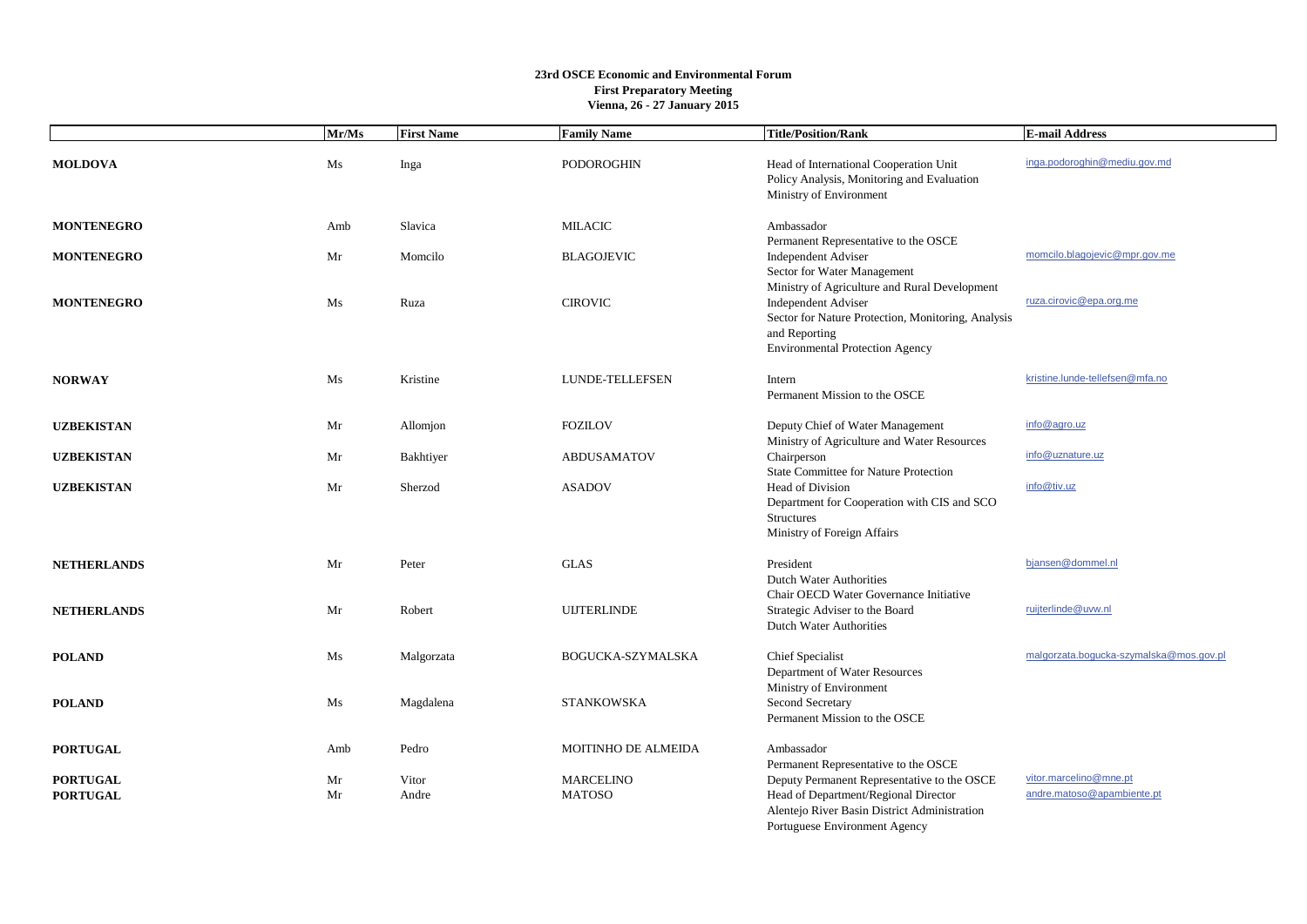|                                                        | Mr/Ms    | <b>First Name</b> | <b>Family Name</b>               | <b>Title/Position/Rank</b>                                                                                                     | <b>E-mail Address</b>                 |
|--------------------------------------------------------|----------|-------------------|----------------------------------|--------------------------------------------------------------------------------------------------------------------------------|---------------------------------------|
| <b>ROMANIA</b>                                         | Mr       | Gheorghe          | <b>CONSTANTIN</b>                | Director<br>Department for Water, Forest and Climate Change                                                                    | gheorghe.constantin@mmediu.ro         |
| <b>ROMANIA</b>                                         | Mr       | Daniel            | <b>BALA</b>                      | Ministry of Environment and Climate Change<br>Diplomatic Counsellor<br>OSCE, Non-Proliferation, Asymmetric Risks<br>Department | danbala1@yahoo.com                    |
| <b>ROMANIA</b>                                         | Mr       | Andrei            | <b>ARAMA</b>                     | Ministry of Foreign Affairs<br>Second Secretary<br>Permanent Mission to the OSCE                                               | andrei.arama@mprom.at                 |
| <b>RUSSIAN FEDERATION</b>                              | Amb      | Andrey            | <b>KELIN</b>                     | Ambassador<br>Permanent Representative to the OSCE                                                                             |                                       |
| <b>RUSSIAN FEDERATION</b><br><b>RUSSIAN FEDERATION</b> | Mr<br>Mr | Pavel<br>Andrey   | <b>KNYAZEV</b><br><b>KISELEV</b> | Deputy Permanent Representative to the OSCE<br>Senior Counsellor<br>Permanent Mission to the OSCE                              | rfosce@yandex.ru<br>rfosce@yandex.ru  |
| <b>RUSSIAN FEDERATION</b>                              | Mr       | Nikolai           | <b>MIRONOV</b>                   | Head of Division<br>Department of Economic Cooperation                                                                         | aurin@mid.ru                          |
| <b>RUSSIAN FEDERATION</b>                              | Mr       | Stanislav         | <b>ANTIPIN</b>                   | Ministry of Foreign Affairs<br><b>First Secretary</b><br>Department for European Co-operation<br>Ministry of Foreign Affairs   | osce@mid.ru                           |
| <b>SAN MARINO</b>                                      | Amb      | Elena             | <b>MOLARONI BERGUIDO</b>         | Ambassasdor<br>Deputy Head of the Permanent Delegation to the<br><b>OSCE</b>                                                   | emolaroni@gmail.com                   |
| <b>SAN MARINO</b>                                      | Ms       | Elisabetta        | <b>BUCCI</b>                     | Intern<br>Permanent Delegation to the OSCE                                                                                     |                                       |
| <b>HOLY SEE</b>                                        | Msgr     | Marinko           | <b>ANTOLOVIC</b>                 | Charge d'Affaires<br>Permanent Mission to the OSCE                                                                             | h.see.mission@aon.at                  |
| <b>SERBIA</b>                                          | Amb      | Vuk               | <b>ZUGIC</b>                     | Ambassador<br>Chairperson of the Permanent Council                                                                             |                                       |
| <b>SERBIA</b>                                          | Ms       | Stana             | <b>BOZOVIC</b>                   | Permanent Representative to the OSCE<br><b>State Secretary</b><br>Ministry of Agriculture and Environmental                    |                                       |
| <b>SERBIA</b>                                          | Amb      | Sanja             | <b>MILINKOVIC</b>                | Protection<br>Ambassador<br>Deputy Permanent Representative to the OSCE                                                        | sanja.milinkovic@mfa.rs               |
| <b>SERBIA</b>                                          | Ms       | Biljana           | <b>FILIPOVIC</b>                 | Head of Department for International Cooperation<br>Ministry for Agriculture and Environmental<br>Protection                   | biljana.filipovic@eki.minpolj.gov.rs  |
| <b>SERBIA</b>                                          | Ms       | Dusanka           | <b>STANOJEVIC</b>                | Head of Department for Water Protection<br>Ministry for Agriculture and Environmental<br>Protection                            | dusanka.stanojevic@eko.minpolj.gov.rs |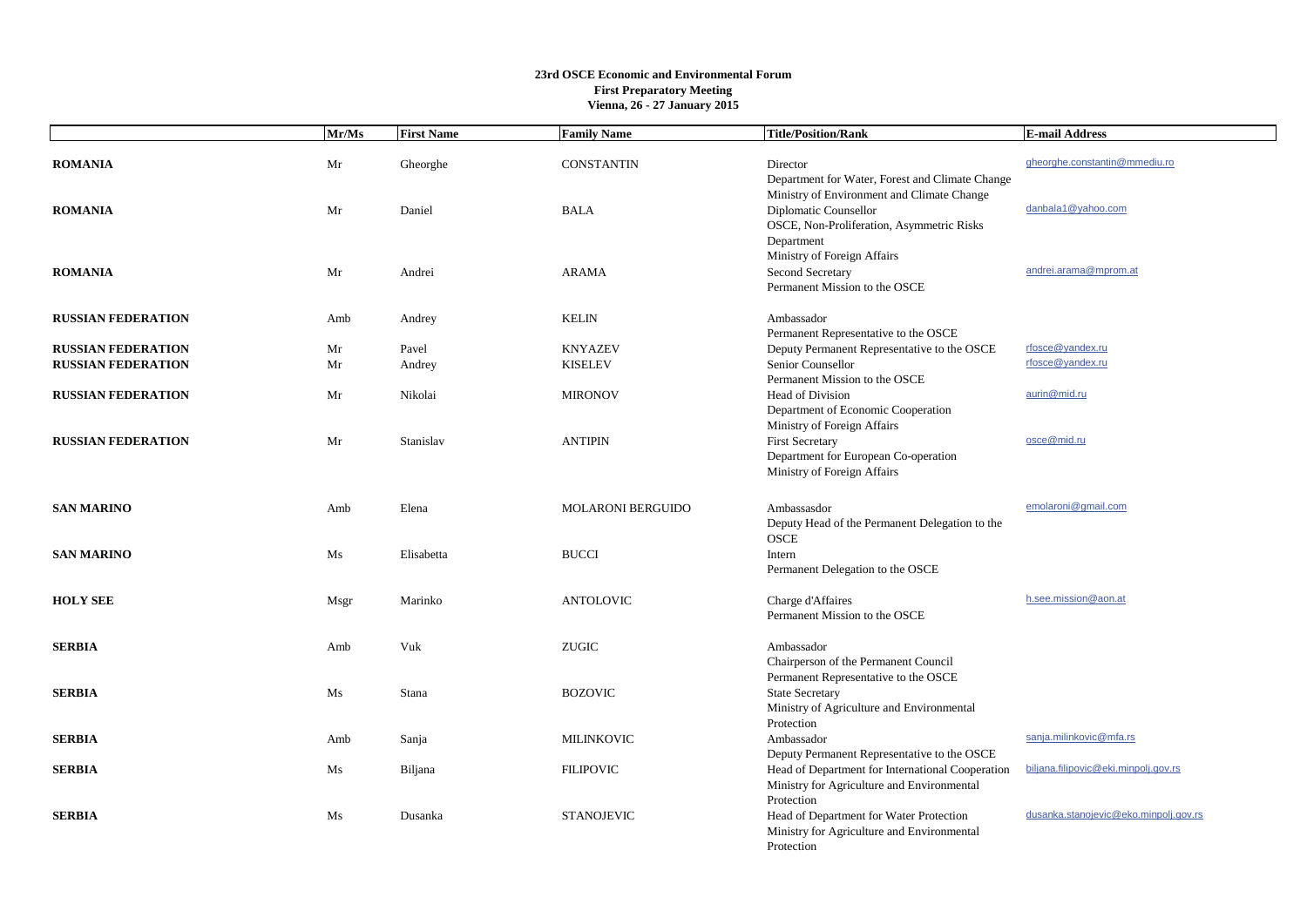|                    | Mr/Ms | <b>First Name</b> | <b>Family Name</b>     | <b>Title/Position/Rank</b>                                                                                                                               | <b>E-mail Address</b>              |
|--------------------|-------|-------------------|------------------------|----------------------------------------------------------------------------------------------------------------------------------------------------------|------------------------------------|
| <b>SERBIA</b>      | Ms    | Dragana           | MILOVANOVIC            | Head of Department for Participation in Strategic<br>Planning, Management and International Water Co-<br>operation                                       | dragana.milovanovic@minpolj.gov.rs |
| <b>SERBIA</b>      | Ms    | Jasmina           | <b>MURIC</b>           | Water Directorate of the Republic<br>Adviser<br><b>Environmental Protection</b><br>Ministry for Agriculture and Environmental                            | jasmina.muric@eko.minpolj.gov.rs   |
| <b>SERBIA</b>      | Ms    | Danijela          | <b>SKENDZIC</b>        | Protection<br><b>Independent Associate</b><br>Water Management Center "SAVA-DUNAV"<br>Public Water Management Company<br>SRBIJAVODE                      | danijela.sevic@srbijavode.rs       |
| <b>SERBIA</b>      | Ms    | Marija            | <b>NESTOROVIC</b>      | Attache                                                                                                                                                  | marija.nestorovic@mfa.rs           |
| <b>SERBIA</b>      | Mr    | Uros              | <b>MILANOVIC</b>       | <b>OSCE Chairmanship Task Force</b><br>Attache<br>Economic and Environmental<br>Permanent Mission to the OSCE                                            | uros.milanovic@mfa.rs              |
| <b>SLOVAKIA</b>    | Amb   | Olga              | <b>ALGAYEROVA</b>      | Ambassador                                                                                                                                               |                                    |
| <b>SLOVAKIA</b>    | Mr    | Martin            | <b>KONCAL</b>          | Permanent Representative to the OSCE<br>Counsellor<br>Permanent Mission to the OSCE                                                                      | martin.koncal@mzv.sk               |
| <b>SLOVAKIA</b>    | Ms    | Lubica            | <b>SEBENOVA</b>        | Intern<br>Permanent Mission to the OSCE                                                                                                                  |                                    |
| <b>SLOVAKIA</b>    | Ms    | Michaela          | SAKOVA                 | Intern<br>Permanent Mission to the OSCE                                                                                                                  |                                    |
| <b>SLOVENIA</b>    | Amb   | Blanka            | <b>JAMNISEK</b>        | Ambassador<br>Permanent Representative to the OSCE                                                                                                       |                                    |
| <b>SLOVENIA</b>    | Ms    | Alja              | <b>BRINOVEC JURESA</b> | <b>Assistant Adviser</b><br>Permanent Mission to the OSCE                                                                                                | alja.brinovec-juresa@gov.si        |
| <b>SWITZERLAND</b> | Amb   | Thomas            | <b>GREMINGER</b>       | Ambassador<br>Permanent Representative to the OSCE                                                                                                       |                                    |
| <b>SWITZERLAND</b> | Ms    | Anna              | <b>IFKOVITS HORNER</b> | Counsellor<br>Senior Political Adviser                                                                                                                   | anna.ifkovits@eda.admin.ch         |
| <b>SWITZERLAND</b> | Ms    | Eileen            | <b>HOFSTETTER</b>      | Permanent Mission to the OSCE<br>Water Policy Adviser<br>Swiss Agency for Development and Co-operation<br>(SDC)<br>Federal department of Foreign Affairs | eileen.hofstetter@eda.admin.ch     |
| <b>TAJIKISTAN</b>  | Mr    | Gul               | <b>SHARIFOV</b>        | Deputy Head of the Department of Water Resources <b>g.sharifov@mail.ru</b><br>Ministry of Energy and Water Resources                                     |                                    |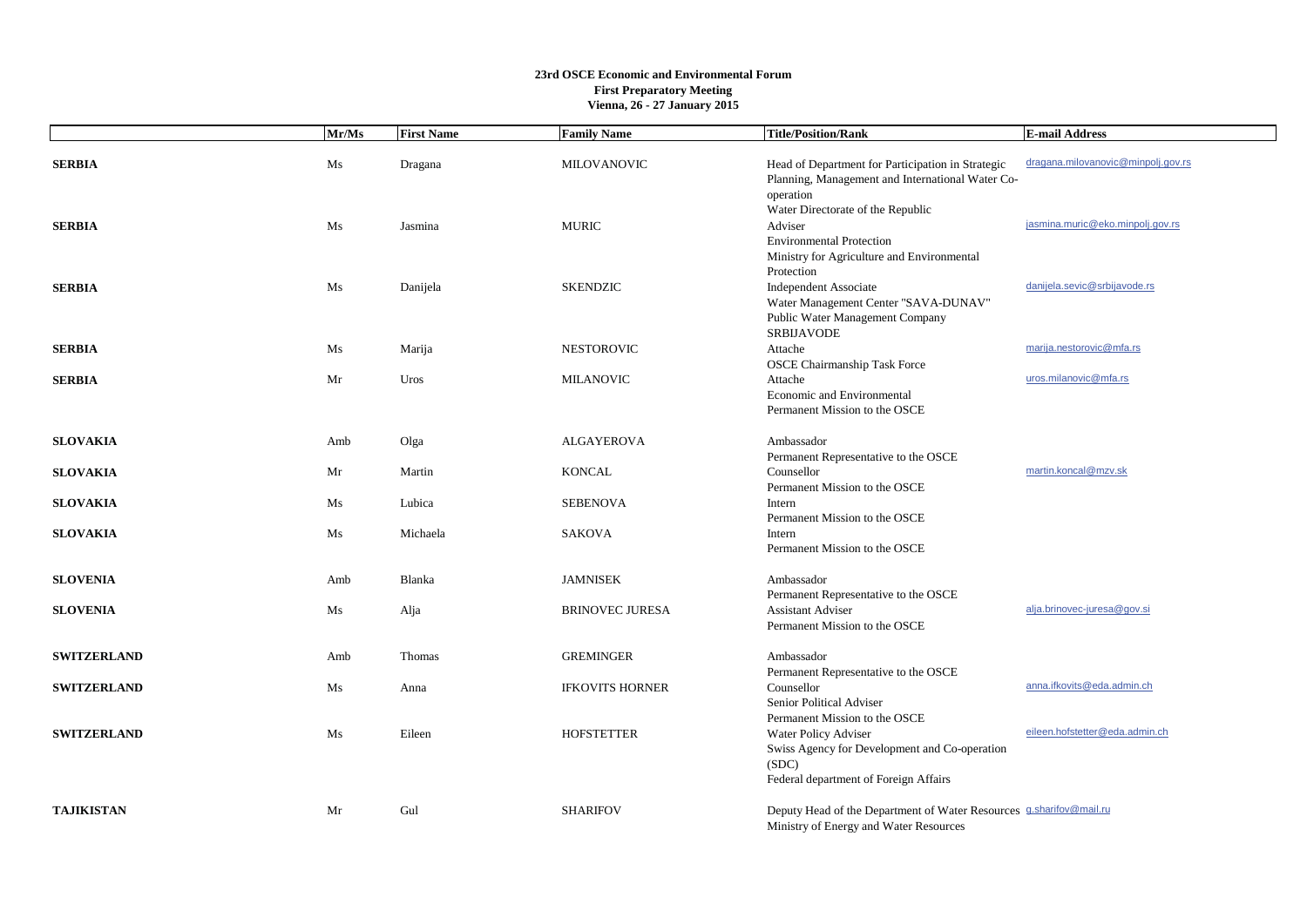|                       | Mr/Ms | <b>First Name</b> | <b>Family Name</b> | <b>Title/Position/Rank</b>                                                     | <b>E-mail Address</b>    |
|-----------------------|-------|-------------------|--------------------|--------------------------------------------------------------------------------|--------------------------|
| <b>TAJIKISTAN</b>     | Mr    | Khol              | YUNUSOV            | Deputy Head of the Energy Department<br>Ministry of Energy and Water Resources | kholnazar@bk.ru          |
| <b>TAJIKISTAN</b>     | Mr    | Bakhrom           | <b>GAFAROV</b>     | Deputy Director                                                                | gbahrom 75@mail.ru       |
|                       |       |                   |                    | Agency of Land Reclamation and Irrigation Under                                |                          |
|                       |       |                   |                    | the Government of the Republic                                                 |                          |
| <b>CZECH REPUBLIC</b> | Amb   | Vladimir          | <b>GALUSKA</b>     | Ambassador                                                                     |                          |
|                       |       |                   |                    | Permanent Representative to the OSCE                                           |                          |
| <b>CZECH REPUBLIC</b> | Mr    | Jiri              | <b>ZUKAL</b>       | Senior Official                                                                | jiri zukal@mzv.cz        |
|                       |       |                   |                    | Department of Multilateral Economic Relations                                  |                          |
|                       |       |                   |                    | Ministry of Foreign Affairs                                                    |                          |
| <b>CZECH REPUBLIC</b> | Mr    | Pavel             | <b>PUNCOCHAR</b>   | General Director of Section                                                    | pavel.puncochar@mze.cz   |
|                       |       |                   |                    | Section of Water Management                                                    |                          |
| <b>CZECH REPUBLIC</b> | Mr    | Daniel            | <b>HORAK</b>       | Ministry of Agriculture<br><b>First Secretary</b>                              | daniel_horak@mzv.cz      |
|                       |       |                   |                    | Permanent Mission to the OSCE                                                  |                          |
|                       |       |                   |                    |                                                                                |                          |
| <b>TURKMENISTAN</b>   | Mr    | Maksat            | <b>BEKIYEV</b>     | Counsellor                                                                     | kerim-minagri@mail.ru    |
|                       |       |                   |                    | Department of International Organizations                                      |                          |
|                       |       |                   |                    | Ministry of Foreign Affairs                                                    |                          |
| <b>TURKMENISTAN</b>   | Mr    | Baygeldi          | <b>BAYJANOV</b>    | Head of Department of Amelioration                                             |                          |
|                       |       |                   |                    | Ministry of Water Economy                                                      |                          |
| <b>TURKMENISTAN</b>   | Mr    | Berdi             | <b>BERDIYEV</b>    | Head of Department of Coordination of the                                      |                          |
|                       |       |                   |                    | <b>Ecological Programmes</b>                                                   |                          |
|                       |       |                   |                    | Ministry of Nature Protection                                                  | kerim-minagri@mail.ru    |
| <b>TURKMENISTAN</b>   | Mr    | Kerim             | <b>SAPAROV</b>     | Head of Department of the Agrarian Reforms and<br>Global Experience            |                          |
|                       |       |                   |                    | Ministry of Agriculture                                                        |                          |
| TURKMENISTAN          | Mr    | Vepa              | <b>GURBANOV</b>    | Deputy Head of Department of the Foreign-                                      | kerim-minagri@mail.ru    |
|                       |       |                   |                    | Economic Activity                                                              |                          |
|                       |       |                   |                    | Ministry of Economy and Development                                            |                          |
|                       |       |                   |                    |                                                                                | aslihan.kerc@suen.gov.tr |
| <b>TURKEY</b>         | Ms    | Aslihan           | <b>KERC</b>        | Project Development and Implementation<br>Turkish Water Institute - SUEN       |                          |
| <b>TURKEY</b>         | Ms    | Esin              | SOYLU              | <b>First Secretary</b>                                                         | esin.soylu@mfa.gov.tr    |
|                       |       |                   |                    | Permanent Mission to the OSCE                                                  |                          |
|                       |       |                   |                    |                                                                                |                          |
| <b>UKRAINE</b>        | Ms    | Antonina          | <b>SENCHUK</b>     | Counsellor                                                                     | a.karnaukhova@mfa.gov.ua |
|                       |       |                   |                    | Department of International Organizations                                      |                          |
|                       |       |                   |                    | Ministry of Foreign Affairs                                                    |                          |
| <b>UKRAINE</b>        | Mr    | Paylo             | <b>KARTASHOV</b>   | Head of International Cooperation                                              | kartashov@seia.gov.ua    |
|                       |       |                   |                    | Joint Implementation and Inventory Department                                  |                          |
|                       |       |                   |                    | State Environmental Agency                                                     |                          |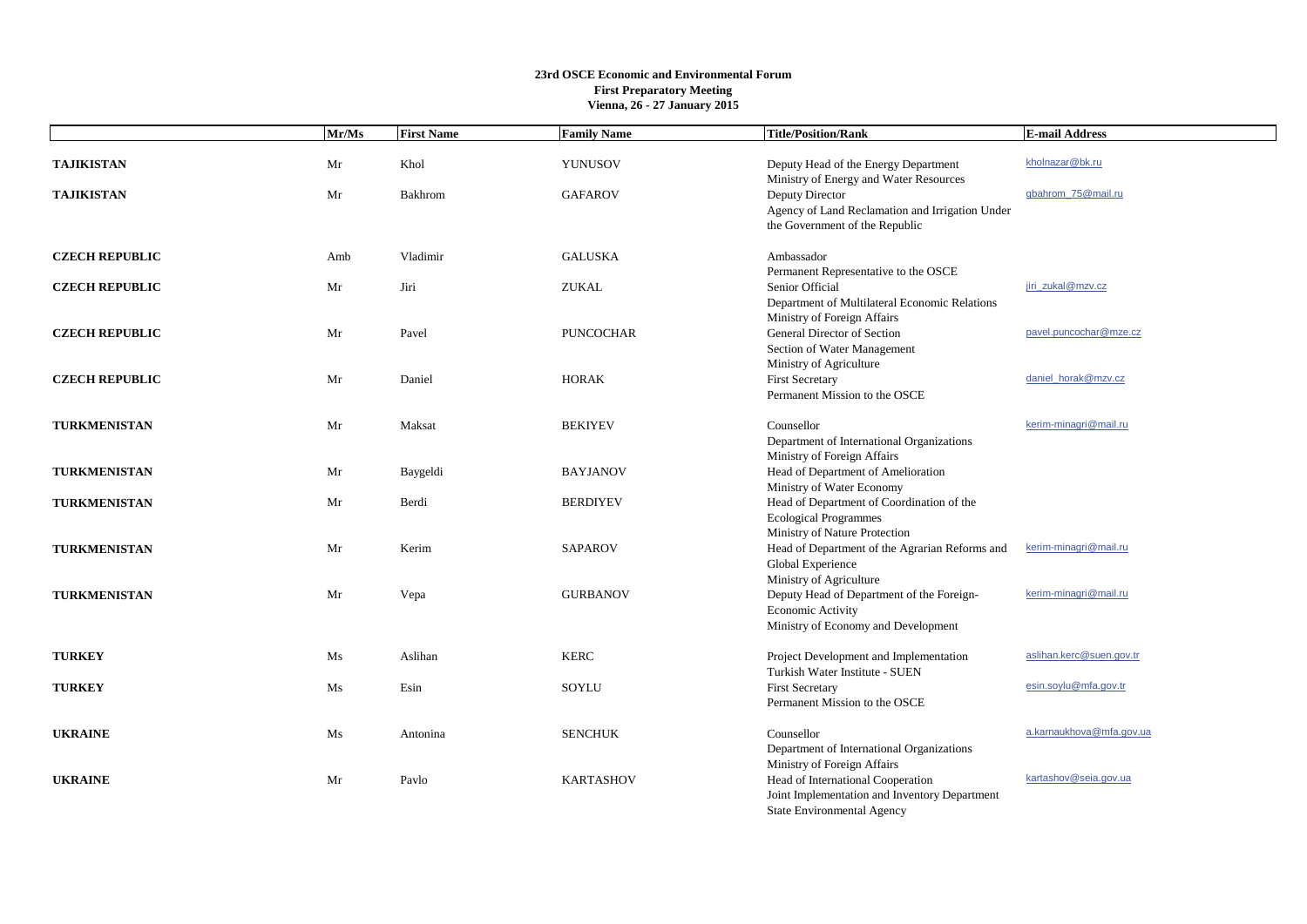|                          | Mr/Ms | <b>First Name</b> | <b>Family Name</b>               | <b>Title/Position/Rank</b>                                                        | <b>E-mail Address</b>                   |
|--------------------------|-------|-------------------|----------------------------------|-----------------------------------------------------------------------------------|-----------------------------------------|
|                          |       |                   |                                  |                                                                                   |                                         |
|                          |       |                   | <b>PARTNERS FOR CO-OPERATION</b> |                                                                                   |                                         |
| <b>AFGHANISTAN</b>       | Amb   | Ayoob             | <b>ERFANI</b>                    | Ambassador<br>Permanent Representative to the OSCE                                |                                         |
| <b>AFGHANISTAN</b>       | Mr    | Abdul Wahab       | ARIAN                            | Minister Counsellor<br>Permanent Mission to Austria                               | permanentmission@afghanistan-vienna.org |
| <b>AFGHANISTAN</b>       | Mr    | Noorullah         | <b>KALEEM</b>                    | <b>First Secretary</b><br>Permanent Mission to Austria                            | permanentmission@afghanistan-vienna.org |
| <b>REPUBLIC OF KOREA</b> | Ms    | Hongsun           | <b>YOON</b>                      | Second Secretary<br>Global Economic Affairs Bureau<br>Ministry of Foreign Affairs | kazaksun@hanmail.net                    |
| <b>MOROCCO</b>           | Mr    | Mohammed          | <b>SLAOUI</b>                    | Deputy Chief of the Permanent Mission to Austria                                  | slaoui@hotmail.com                      |
| <b>MOROCCO</b>           | Mr    | Tarik             | <b>GHOZLANI</b>                  | Counsellor<br>Permanent Mission to Austria                                        | tarik.ghozlani@gmail.com                |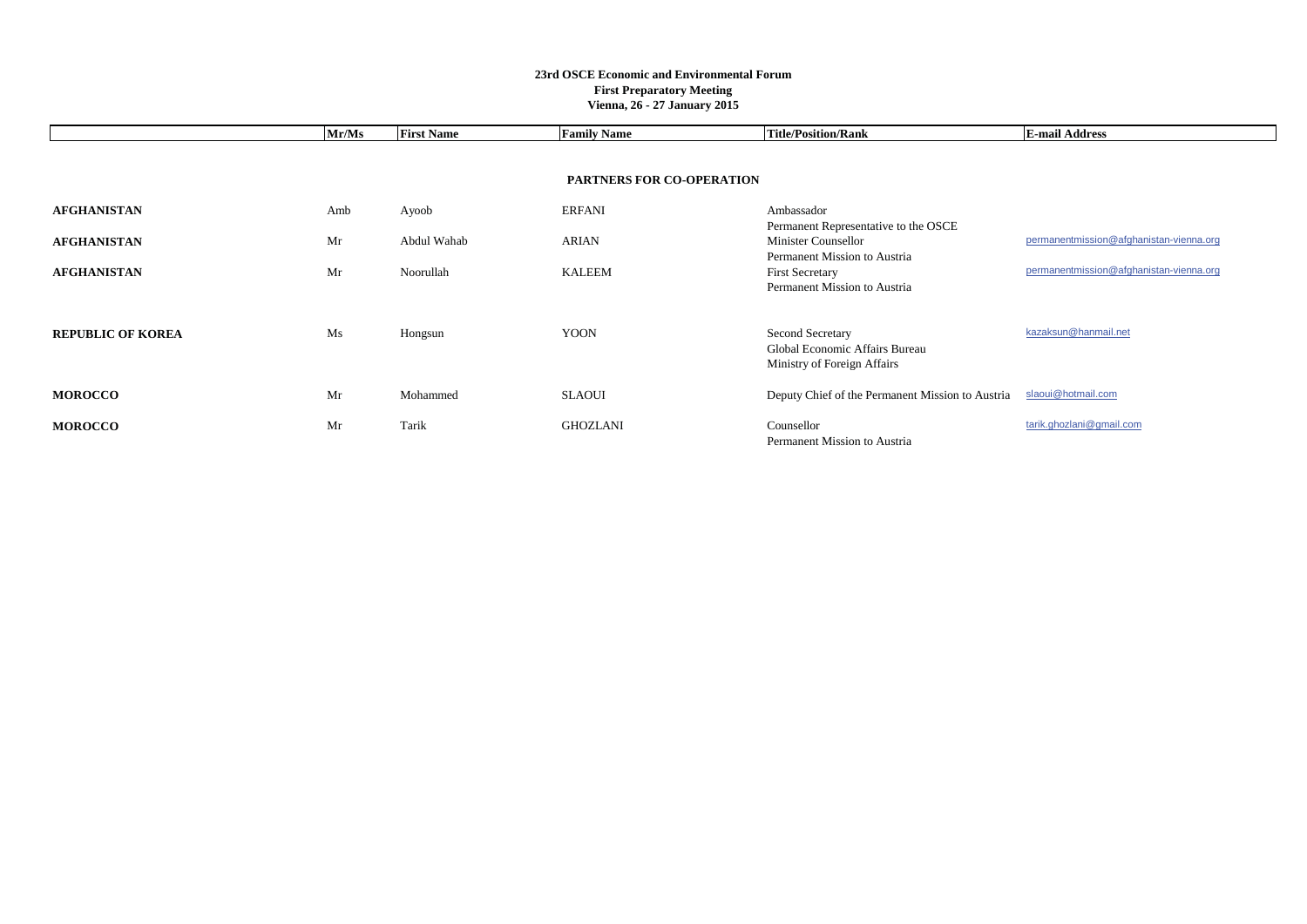|                                                                                                        | Mr/Ms | <b>First Name</b> | <b>Family Name</b>                 | <b>Title/Position/Rank</b>                                                                                                                                             | <b>E-mail Address</b>             |
|--------------------------------------------------------------------------------------------------------|-------|-------------------|------------------------------------|------------------------------------------------------------------------------------------------------------------------------------------------------------------------|-----------------------------------|
|                                                                                                        |       |                   |                                    |                                                                                                                                                                        |                                   |
|                                                                                                        |       |                   | <b>INTERNATIONAL ORGANIZATIONS</b> |                                                                                                                                                                        |                                   |
|                                                                                                        |       |                   |                                    |                                                                                                                                                                        |                                   |
| <b>CONFERENCE ON INTERACTION AND</b><br><b>CONFICENCE BUILDING MEASURES IN ASIA</b><br>(CICA)          | Mr    | Vijay             | <b>SHARMA</b>                      | Member of Professional Personnel                                                                                                                                       | v.sharma@s-cica.kz                |
| <b>CONFERENCE ON INTERACTION AND</b><br><b>CONFICENCE BUILDING MEASURES IN ASIA</b><br>(CICA)          | Mr    | Xiao Yang         | <b>JIANG</b>                       | Member of Professional Personnel                                                                                                                                       | jxyang668@163.com                 |
| <b>EXECUTIVE COMMITTEE OF</b><br><b>INTERNATIONAL FUND FOR SAVING THE</b><br><b>ARAL SEA (EC IFAS)</b> | Mr    | Vokhidjon         | AKHMADJONOV                        | Head of Division<br><b>Information-Analytical Department</b>                                                                                                           | info@ec-ifas.org                  |
| <b>GLOBAL WATER PARTNERSHIP (GWP)</b>                                                                  | Mr    | Mohamed           | <b>AIT KADI</b>                    | <b>Technical Committee Chair</b>                                                                                                                                       | aitkadi.med@gmail.com             |
| <b>INTERNATIONAL ASSOCIATION OF</b><br><b>WATERWORKS IN TH DANUBE CATCHMENT</b><br><b>AREA (IAWD)</b>  | Mr    | Walter            | <b>KLING</b>                       | <b>Secretary General</b>                                                                                                                                               | kling@iawd.at                     |
| <b>INTERNATIONAL ATOMIC ENERGY AGENCY Ms</b><br>(IAEA)                                                 |       | Lee               | <b>HENG</b>                        | Section Head<br>Nuclear Sciences and Applications<br>Division Nuclear Terchniques on Food and<br>Agriculture                                                           | I.heng@iaea.org                   |
| <b>INTERNATIONAL COMMISSION FOR THE</b><br>PROTECTIONS OF THE DANUBE RIVER                             | Ms    | Susanne           | <b>BRANDSTETTER</b>                | Chair, Public Participation Expert Group<br>Head of Communication for Water<br>Federal Ministry of Agriculture, Forestry,<br>Environment and Water Management, Austria | susanne.brandstetter@bmlfuw.gv.at |
| <b>INTERNATIONAL SAVA RIVER BASIN</b><br><b>COMMISSION</b>                                             | Mr    | Dejan             | <b>KOMATINA</b>                    | Secretary                                                                                                                                                              | isrbc@savacommission.org          |
| REGIONAL ENVIRONMENTAL CENTER                                                                          | Mr    | Matthias          | <b>PUHRINGER</b>                   | Head of the Executive Director's Office                                                                                                                                | mpuhringer@rec.org                |
| REGIONAL ENVIRONMENTAL CENTER                                                                          | Ms    | Gordana           | <b>KOZHUHAROVA</b>                 | Regional Director for SEE                                                                                                                                              | gkozhuharova@rec.org              |
| REGIONAL ENVIRONMENTAL CENTER                                                                          | Ms    | Jovanka           | <b>IGNJATOVIC</b>                  | Senior Expert - Water Management                                                                                                                                       | jignjatovic@rec.org               |
| UNITED NATIONS DEVELOPMENT<br>PROGRAMME (UNDP)                                                         | Mr    | Martin            | <b>KRAUSE</b>                      | Practice Leader<br><b>Environment</b> and Energy<br>Regional Centre for Europe and the Commonwealth<br>of Independent States                                           |                                   |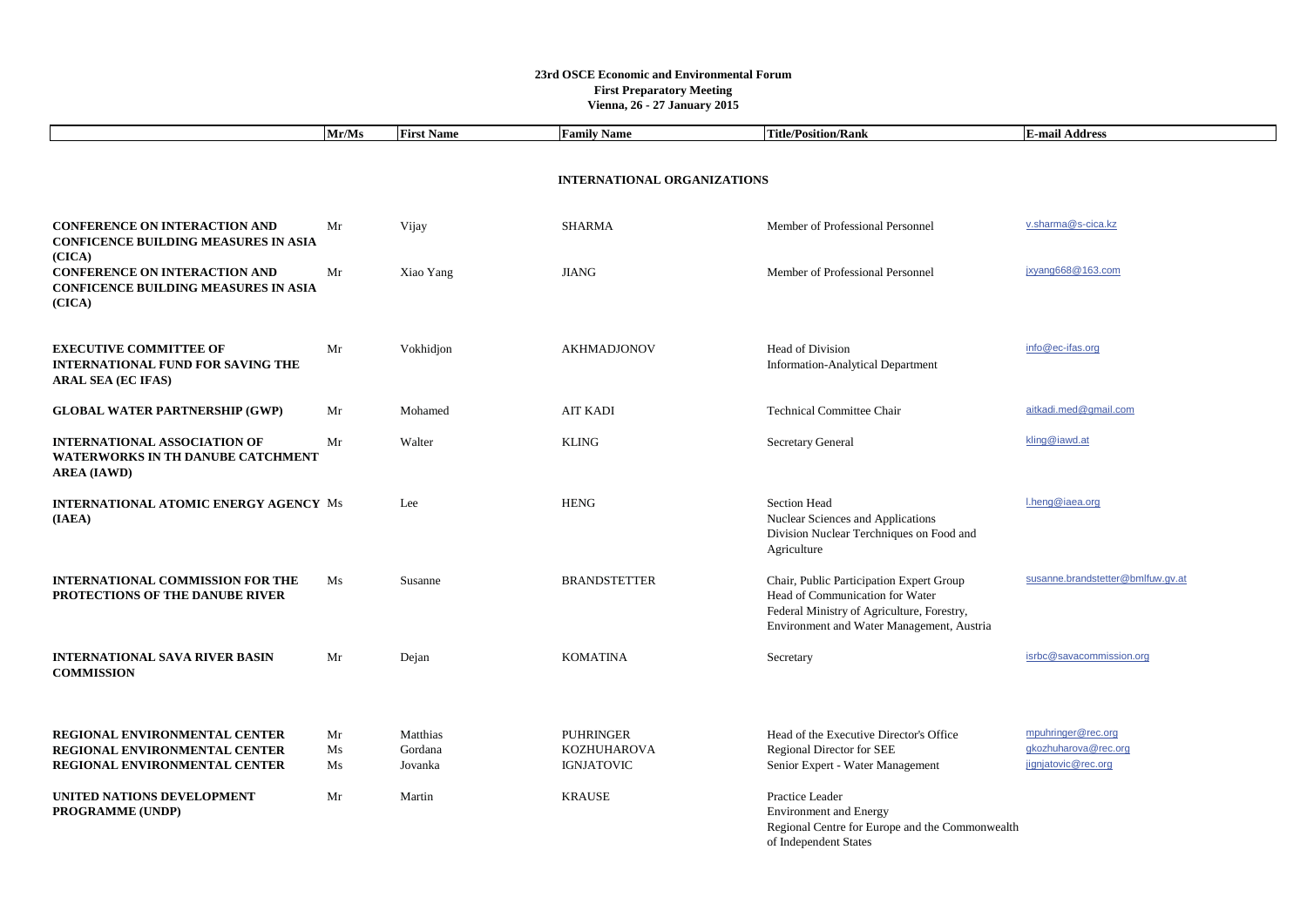|                                                                                    | Mr/Ms | <b>First Name</b> | <b>Family Name</b> | <b>Title/Position/Rank</b>                                                                                                                                      | <b>E-mail Address</b>         |
|------------------------------------------------------------------------------------|-------|-------------------|--------------------|-----------------------------------------------------------------------------------------------------------------------------------------------------------------|-------------------------------|
|                                                                                    |       |                   |                    |                                                                                                                                                                 |                               |
| UNITED NATIONS ENVIRONMENT<br><b>PROGRAME (UNEP)</b>                               | Mr    | Harald            | <b>EGERER</b>      | Head of UNEP Vienna                                                                                                                                             | harald.egerer@unvienna.org    |
| UNITED NATIONS ENVIRONMENT<br><b>PROGRAME (UNEP)</b>                               | Mr    | Pier Carlo        | <b>SANDEI</b>      | Programme Officer                                                                                                                                               | piercarlo.sandei@unvienna.org |
| UNITED NATIONS ENVIRONMENT<br><b>PROGRAME (UNEP)</b>                               | Ms    | Ana               | <b>VUKOJE</b>      | Intern                                                                                                                                                          |                               |
| UNITED NATIONS ECONOMIC COMMISSION Mr<br><b>FOR EUROPE (UNECE)</b>                 |       | Marco             | <b>KEINER</b>      | Director of the Environment Division                                                                                                                            | marco.keiner@unece.org        |
| UNITED NATIONS ECONOMIC COMMISSION Mr<br><b>FOR EUROPE (UNECE)</b>                 |       | Nicholas          | <b>BONVOISIN</b>   | Secretary to the UNECE Water Convention                                                                                                                         |                               |
| <b>UNITED NATIONS FRAMEWORK</b><br><b>CONVENTION ON CLIMATE CHANGE</b><br>(UNFCCC) | Ms    | Rojina            | <b>MANANDHAR</b>   | Programme Officer<br>Impacts, Vulnerability and Risks Adaption<br>Climate Change Secretariat                                                                    | rmanandhar@unfccc.int         |
| <b>UNITED NATIONS INDUSTRIAL</b><br>DEVELOPMENT ORGANIZATION (UNIDO)               | Mr    | Christian         | <b>SUSAN</b>       | <b>Industrial Development Officer</b><br>PTC/EMB/Water Management Unit                                                                                          | c.susan@unido.org             |
| <b>WORLD WATER COUNCIL (WWC)</b>                                                   | Mr    | Soontak           | LEE                | Co-Chair of International Steering Committee of 7th leest@yu.ac.kr<br>World Water Forum (WWF7)<br>Governor of WWC                                               |                               |
| <b>WORLD WATER COUNCIL (WWC)</b>                                                   | Mr    | Andras            | SZÖLLÖSI-NAGY      | Distinguished Professor at Yeungnam University<br>Co-Chair of the Political Processes Commission<br>7th World Water Forum (WWF7)<br>Former Rector uf UNESCO-IHE | szollosi-nagy@attglobal.net   |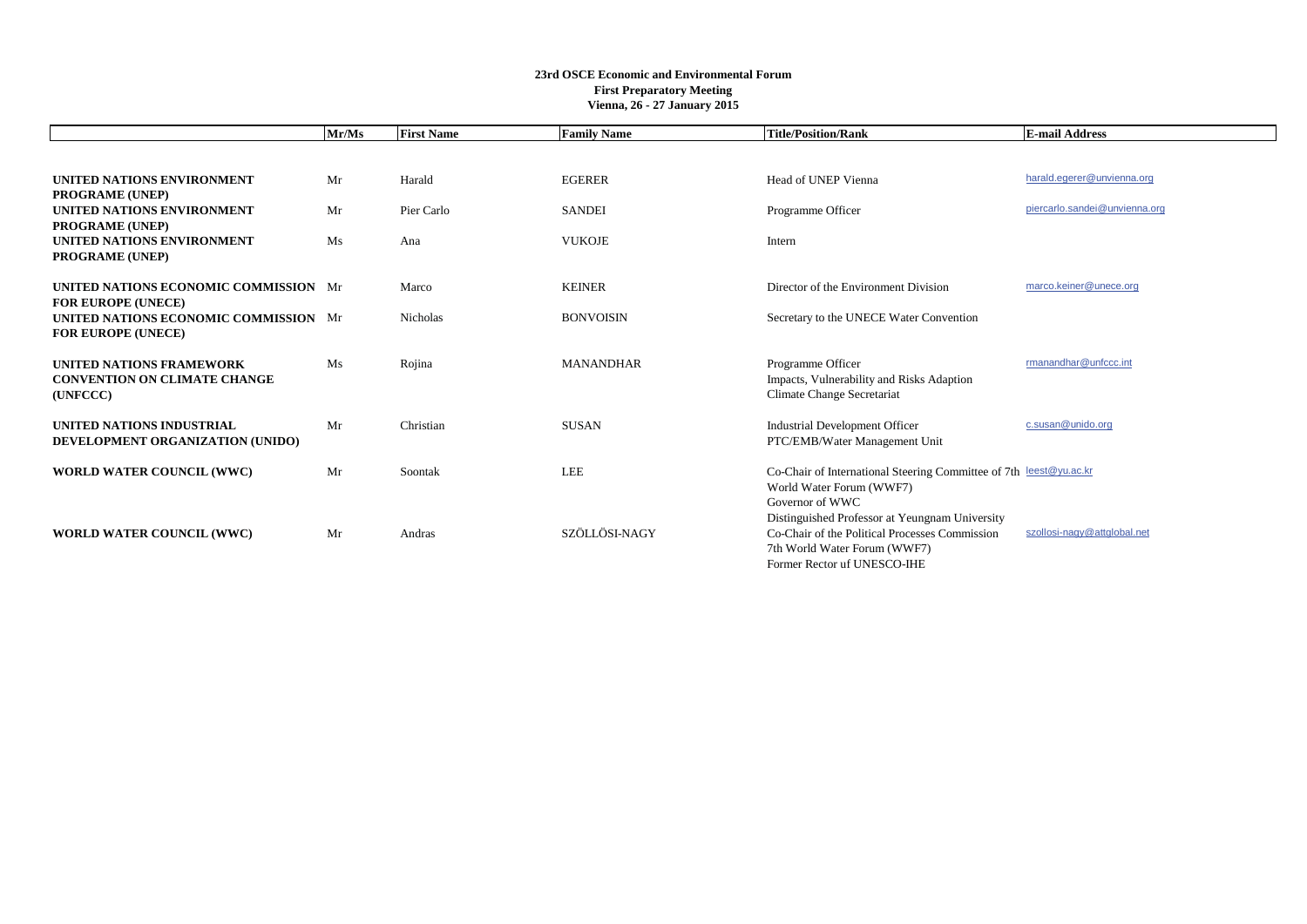|                                                                                            | Mr/Ms                                | <b>First Name</b> | <b>Family Name</b>  | <b>Title/Position/Rank</b>                                                                                                                                                               | <b>E-mail Address</b>                 |  |
|--------------------------------------------------------------------------------------------|--------------------------------------|-------------------|---------------------|------------------------------------------------------------------------------------------------------------------------------------------------------------------------------------------|---------------------------------------|--|
|                                                                                            |                                      |                   |                     |                                                                                                                                                                                          |                                       |  |
|                                                                                            | <b>ACADEMIC AND BUSINESS CIRCLES</b> |                   |                     |                                                                                                                                                                                          |                                       |  |
| <b>ADELPHI</b>                                                                             | Mr                                   | Benjamin          | <b>POHL</b>         | Senior Project Manager                                                                                                                                                                   |                                       |  |
| EPTISA SERVICIOS DE INGENIERIA S.L.                                                        | Ms                                   | Maja              | <b>SPASOJEVIC</b>   | Director of Department for Environmental<br>Management, Health, Energy and Agriculture<br>Regional Office for SEE                                                                        | mspasojevic@eptisa.com                |  |
| <b>INTERNATIONAL INSTITUTE FOR APPLIED</b><br><b>SYSTEMS ANALYSIS (IIASA)</b>              | Mr                                   | David             | WIBERG              | Acting Director of the Water Programme                                                                                                                                                   | wiberg@iiasa.ac.at                    |  |
| <b>INTERNATIONAL INSTITUTE FOR APPLIED</b><br><b>SYSTEMS ANALYSIS (IIASA)</b>              | Ms                                   | Luzma Fabiola     | <b>NAVA JIMENEZ</b> | Research Scholar<br>Water Futures and Solutions                                                                                                                                          | nava@iiasa.ac.at                      |  |
| <b>INTERNATIONAL UNIVERSITY</b><br><b>FUNDAMENTAL STUDIES</b><br><b>RUSSIAN FEDERATION</b> | Mr                                   | Aleksandr         | <b>DANILOV</b>      | Professor<br>Scientific Director of INSO "Markelov Klinik"                                                                                                                               | dadtada@mail.ru                       |  |
| <b>KING'S COLLEGE LONDON</b>                                                               | Mr                                   | John Anthony      | <b>ALLAN</b>        | Professor of Geography                                                                                                                                                                   |                                       |  |
| <b>LAW OFFICE</b><br><b>SERBIA</b>                                                         | Ms                                   | Minja             | <b>BLAZIC</b>       | Attorney at Law                                                                                                                                                                          | minjablazic@hotmail.com               |  |
| <b>LONDON CLINIC</b>                                                                       | Ms                                   | Tamara            | <b>VORONINA</b>     | Doctor (MD)                                                                                                                                                                              | info@tvrejuvenation.com               |  |
| STOCKHOLM INTERNATIONAL WATER<br><b>INSTITUTE</b>                                          | Mr                                   | Hakan             | <b>TROPP</b>        | <b>Managing Director</b><br>Knowledge Services Department                                                                                                                                |                                       |  |
| TECHNICAL UNIVERSITY VIENNA                                                                | Mr                                   | Gerhard           | <b>BURIAN</b>       | <b>Continuing Education Centre</b>                                                                                                                                                       | gburian@p2pmail.net                   |  |
| <b>UNIVERSITY OF ALCALA</b>                                                                | Mr                                   | Carlos Mario      | <b>GOMEZ GOMEZ</b>  |                                                                                                                                                                                          |                                       |  |
| UNIVERSITY OF STUTTGART                                                                    | Ms                                   | Jovana            | <b>HUSEMAN</b>      | Research Associate<br>Sanitary Engineering and Water Recycling<br>Department of Wastewater Technology<br>Institute for Sanitary Engineering, Water Quality<br>and Solid Waste Management | jovana.husemann@iswa.uni-stuttgart.de |  |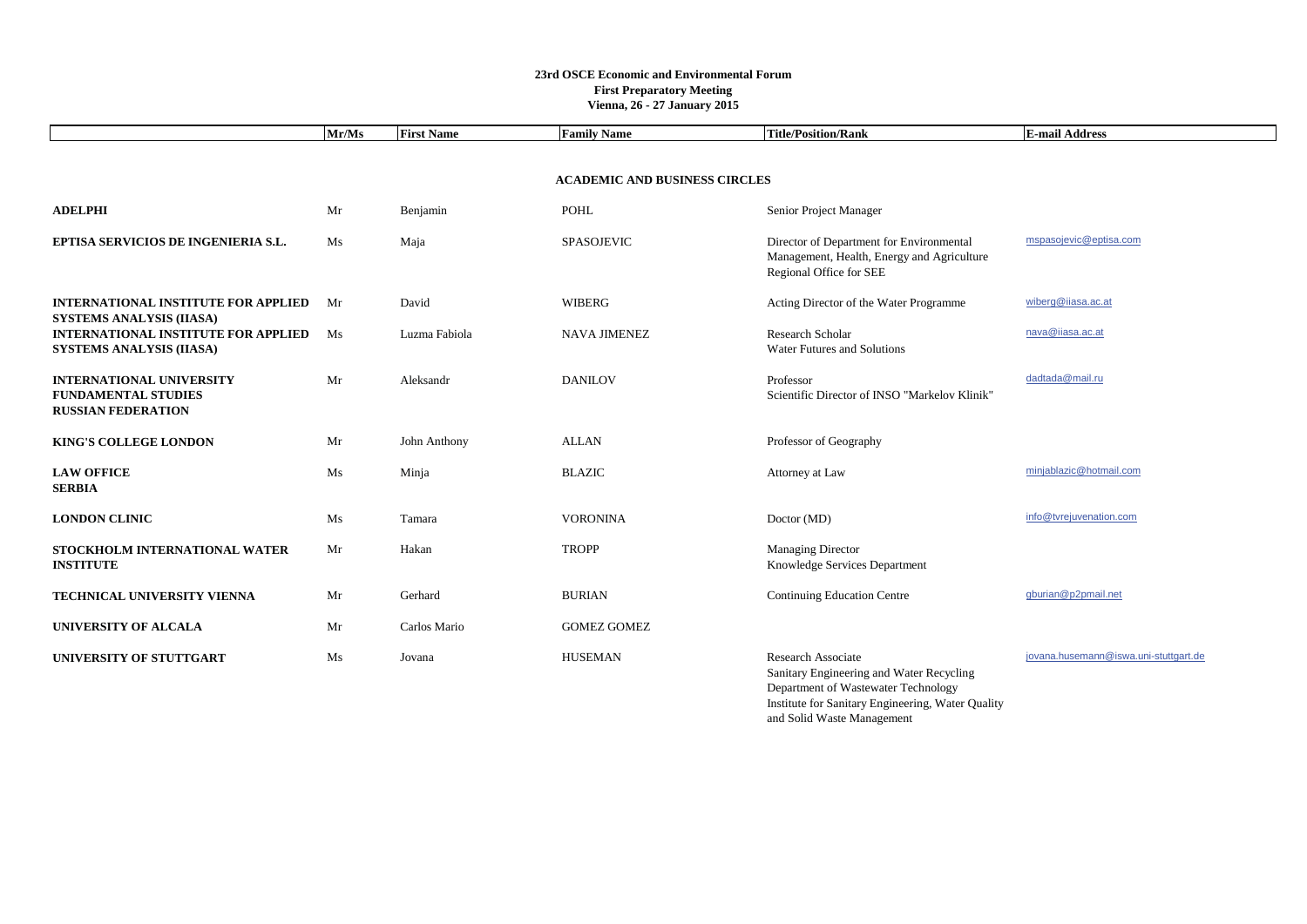|                                                                                                                          | Mr/Ms    | <b>First Name</b> | <b>Family Name</b>             | <b>Title/Position/Rank</b>                                          | <b>E-mail Address</b>                 |  |  |
|--------------------------------------------------------------------------------------------------------------------------|----------|-------------------|--------------------------------|---------------------------------------------------------------------|---------------------------------------|--|--|
|                                                                                                                          |          |                   | NON-GOVERNMENTAL ORGANIZATIONS |                                                                     |                                       |  |  |
|                                                                                                                          |          |                   |                                |                                                                     |                                       |  |  |
| <b>AARHUS CENTRE SARAJEVO</b>                                                                                            | Ms       | Sabina            | <b>JUKAN</b>                   | Manager                                                             |                                       |  |  |
| <b>ECOFORUM OF NGOs OF KAZAKHSTAN</b><br><b>INTERNATIONAL FUND OF ECOLOGICAL</b><br>SAFETY OF BALTICA SEA "CLEAN BALTIC" | Mr<br>Mr | Vadim<br>Arnold   | NI<br><b>PORK</b>              | Chairperson<br>Professor<br>Doctor of Jurisprudence                 | vadimnee@mail.ru<br>arnold-po@mail.ru |  |  |
| <b>INTERNATIONAL HYDROPOWER</b><br><b>ASSOCIATION</b>                                                                    | Mr       | Cameron           | <b>IRONSIDE</b>                | Programme Director<br>Sustainability                                |                                       |  |  |
| <b>INTERNATIONAL INSTITUTE OF POLITICAL Mr</b><br><b>SCIENCES</b><br><b>LITHUANIA</b>                                    |          | Giedrius          | <b>PETRUZIS</b>                | Director<br>Environmental Protection and Ecological Policy          | iiofps@gmail.com                      |  |  |
| <b>INTERNATIONAL WATER ASSOCIATION</b><br>(IWA)                                                                          | Mr       | Tom               | <b>MOLLENKOPF</b>              | Senior Vice-President                                               | tom.mollenkopf@aither.com.au          |  |  |
| <b>REGIONAL ENVIRONMENTAL CENTER FOR Mr</b><br><b>CENTRAL ASIA</b>                                                       |          | Iskandar          | <b>ABDULLAEV</b>               | <b>Executive Director</b>                                           | iabdullaev@carececo.org               |  |  |
| <b>REGIONAL ENVIRONMENTAL CENTER FOR Ms</b><br><b>CENTRAL ASIA</b>                                                       |          | Ekaterina         | <b>STRIKELEVA</b>              | Head Water Initiatives Support Programme<br>Centre for Central Asia | estrikeleva@carececo.org              |  |  |
| WATER INTEGRITY NETWORK<br><b>NETHERLANDS</b>                                                                            | Mr       | Teun              | <b>BASTEMEIJER</b>             | <b>Chief Adviser</b>                                                | tbastemeijer@win-s.org                |  |  |
| <b>WATERLEX</b><br><b>SWITZERLAND</b>                                                                                    | Mr       | Jan               | VAN DE VENIS                   | Legal Desk Director                                                 | j.vandevenis@waterlex.org             |  |  |
| YOUNG REFORMERS PUBLIC UNION<br><b>AZERBALJAN</b>                                                                        | Mr       | Farid             | <b>SHAHBAZLI</b>               | Chief of Organization                                               | tursam@tursam.org                     |  |  |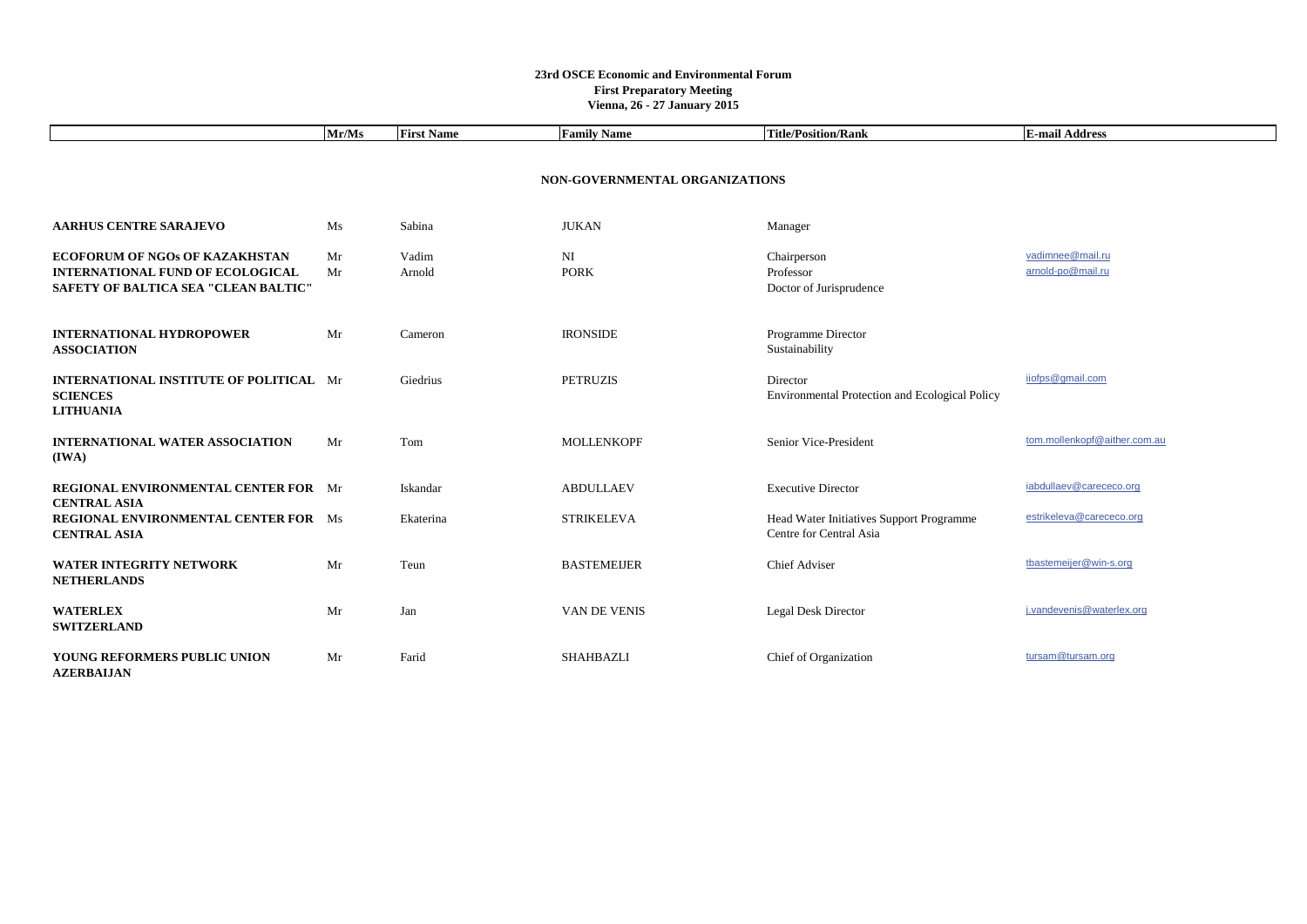|                                                                                                             | Mr/Ms | <b>First Name</b> | <b>Family Name</b> | <b>Title/Position/Rank</b>                                                    | <b>E-mail Address</b>        |  |
|-------------------------------------------------------------------------------------------------------------|-------|-------------------|--------------------|-------------------------------------------------------------------------------|------------------------------|--|
|                                                                                                             |       |                   |                    |                                                                               |                              |  |
| <b>OSCE SECRETARIAT</b>                                                                                     |       |                   |                    |                                                                               |                              |  |
| <b>OSCE SECRETARY GENERAL</b>                                                                               | Amb   | Lamberto          | <b>ZANNIER</b>     | <b>OSCE</b> Secretary General                                                 |                              |  |
| <b>CO-ORDINATOR OF OSCE ECONOMIC AND</b><br><b>ENVIRONMENTAL ACTIVITIES (COEEA)</b>                         | Mr    | Halil Yurdakul    | YIGITGÜDEN         | Co-ordinator of OSCE Economic and<br><b>Environmental Activities</b>          | yurdakul.yigitguden@osce.org |  |
| OFFICE OF THE CO-ORDINATOR OF OSCE<br><b>ECONOMIC AND ENVIRONMENTAL</b><br><b>ACTIVITIES (OCEEA)</b>        | Mr    | Alexey            | <b>STUKALO</b>     | Deputy Co-ordinator<br><b>Economic Activities</b>                             | alexey.stukalo@osce.org      |  |
| OFFICE OF THE CO-ORDINATOR OF OSCE<br>ECONOMIC AND ENVIRONMENTAL<br><b>ACTIVITIES (OCEEA)</b>               | Ms    | Desiree           | <b>SCHWEITZER</b>  | Deputy Co-ordinator<br><b>Environmental Activities</b>                        | desiree.schweitzer@osce.org  |  |
| <b>OFFICE OF THE CO-ORDINATOR OF OSCE</b><br><b>ECONOMIC AND ENVIRONMENTAL</b><br><b>ACTIVITIES (OCEEA)</b> | Mr    | Lorenzo           | <b>RILASCIATI</b>  | <b>Environmental Affairs Adviser</b><br>Economic and Environmental Forum Unit | lorenzo.rilasciati@osce.org  |  |
| <b>OFFICE OF THE CO-ORDINATOR OF OSCE</b><br>ECONOMIC AND ENVIRONMENTAL<br><b>ACTIVITIES (OCEEA)</b>        | Mr    | Andrei            | <b>MUNTEAN</b>     | Senior Economic Officer<br>Economic Governance Unit                           | andrei.muntean@osce.org      |  |
| OFFICE OF THE CO-ORDINATOR OF OSCE<br><b>ECONOMIC AND ENVIRONMENTAL</b><br><b>ACTIVITIES (OCEEA)</b>        | Ms    | Esra              | <b>BUTTANRI</b>    | <b>Environmental Affairs Adviser</b><br>Environmental Co-operation Unit       | esra.buttanri@osce.org       |  |
| OFFICE OF THE CO-ORDINATOR OF OSCE<br><b>ECONOMIC AND ENVIRONMENTAL</b><br><b>ACTIVITIES (OCEEA)</b>        | Ms    | Alma              | <b>MIRVIC</b>      | Economic and Environmental Forum Unit                                         | alma.mirvic@osce.org         |  |
| OFFICE OF THE CO-ORDINATOR OF OSCE<br><b>ECONOMIC AND ENVIRONMENTAL</b><br><b>ACTIVITIES (OCEEA)</b>        | Mr    | Mato              | <b>MEYER</b>       | Economic Affairs Officer                                                      | mato.meyer@osce.org          |  |
| <b>OFFICE OF THE CO-ORDINATOR OF OSCE</b><br>ECONOMIC AND ENVIRONMENTAL<br><b>ACTIVITIES (OCEEA)</b>        | Ms    | Theresa           | <b>ALBANO</b>      | <b>Economic Affairs Officer</b><br>Economic Governance Unit                   | theresa.albano@osce.org      |  |
| <b>OFFICE OF THE CO-ORDINATOR OF OSCE</b><br>ECONOMIC AND ENVIRONMENTAL<br><b>ACTIVITIES (OCEEA)</b>        | Mr    | Ruslan            | <b>URAZALIN</b>    | Programme Officer<br>Economic Governance Unit                                 | ruslan.urazalin@osce.org     |  |
| <b>OFFICE OF THE CO-ORDINATOR OF OSCE</b><br>ECONOMIC AND ENVIRONMENTAL<br><b>ACTIVITIES (OCEEA)</b>        | Mr    | Zhaslan           | <b>NURTAZIN</b>    | <b>Economic Affairs Officer</b><br>Economic Governance Unit                   | zhaslan.nurtazin@osce.org    |  |
| OFFICE OF THE CO-ORDINATOR OF OSCE<br>ECONOMIC AND ENVIRONMENTAL<br><b>ACTIVITIES (OCEEA)</b>               | Ms    | Jenniver          | <b>SEHRING</b>     | <b>Environmental Affairs Adviser</b><br>Environmental Co-operation Unit       | jenniver.sehring@osce.org    |  |
| OFFICE OF THE CO-ORDINATOR OF OSCE<br><b>ECONOMIC AND ENVIRONMENTAL</b><br><b>ACTIVITIES (OCEEA)</b>        | Mr    | Cyril             | <b>LEROY</b>       | Economic Affairs Officer<br>Economic Governance Unit                          | cyril.leroy@osce.org         |  |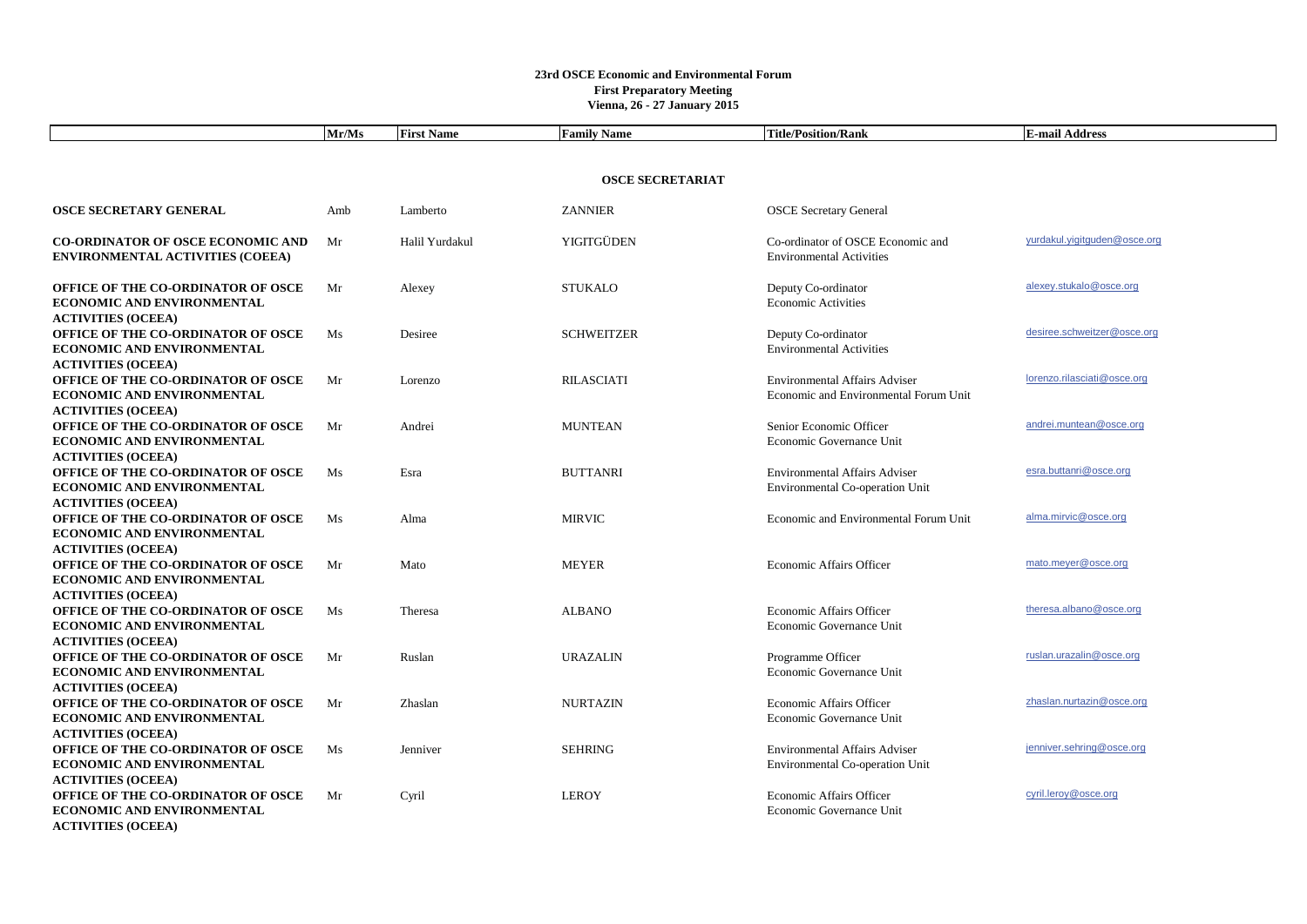|                                                                                                             | Mr/Ms    | <b>First Name</b> | <b>Family Name</b>               | <b>Title/Position/Rank</b>                                                 | <b>E-mail Address</b>                            |
|-------------------------------------------------------------------------------------------------------------|----------|-------------------|----------------------------------|----------------------------------------------------------------------------|--------------------------------------------------|
| <b>OFFICE OF THE CO-ORDINATOR OF OSCE</b><br><b>ECONOMIC AND ENVIRONMENTAL</b><br><b>ACTIVITIES (OCEEA)</b> | Mr       | Leonid            | <b>KALASHNYK</b>                 | Environmental Programme Officer<br>Environmental Co-operation Unit         | leonid.kalashnyk@osce.org                        |
| <b>OFFICE OF THE CO-ORDINATOR OF OSCE</b><br><b>ECONOMIC AND ENVIRONMENTAL</b><br><b>ACTIVITIES (OCEEA)</b> | Ms       | Nino              | <b>MALASHKHIA</b>                | Associate Environmental Affairs Officer<br>Environmental Co-operation Unit | nino.malashkhia@osce.org                         |
| <b>OFFICE OF THE CO-ORDINATOR OF OSCE</b><br><b>ECONOMIC AND ENVIRONMENTAL</b><br><b>ACTIVITIES (OCEEA)</b> | Ms       | Christine         | <b>KITZLER</b>                   | Project Co-ordinator<br>Environmental Co-operation Unit                    | christine.kitzler@osce.org                       |
| <b>OFFICE OF THE CO-ORDINATOR OF OSCE</b><br><b>ECONOMIC AND ENVIRONMENTAL</b><br><b>ACTIVITIES (OCEEA)</b> | Ms       | Andrea            | <b>GREDLER</b>                   | Assistant<br>Economic and Environmental Forum Unit                         | andrea.gredler@osce.org                          |
| <b>OFFICE OF THE CO-ORDINATOR OF OSCE</b><br><b>ECONOMIC AND ENVIRONMENTAL</b><br><b>ACTIVITIES (OCEEA)</b> | Ms       | Dana              | <b>BOGDAN</b>                    | Project Assistant                                                          |                                                  |
| <b>OFFICE OF THE CO-ORDINATOR OF OSCE</b><br><b>ECONOMIC AND ENVIRONMENTAL</b><br><b>ACTIVITIES (OCEEA)</b> | Mr       | Bernhard          | <b>ROMSTORFER</b>                | Intern<br>Economic and Environmental Forum Unit                            | bernhard.romstorfer@osce.org                     |
| <b>OFFICE OF THE CO-ORDINATOR OF OSCE</b><br><b>ECONOMIC AND ENVIRONMENTAL</b><br><b>ACTIVITIES (OCEEA)</b> | Ms       | Petronela         | <b>DUREKOVA</b>                  | Project Assistant<br>Economic Governance Unit                              | petronela.durekova@osce.org                      |
| <b>OSCE PRAGUE OFFICE</b><br><b>OSCE PRAGUE OFFICE</b>                                                      | Mr<br>Ms | Filip<br>Iveta    | <b>KUBIK</b><br><b>DZURIKOVA</b> | Acting Chief of the Office<br><b>Administrative Secretary</b>              | filip.kubik@osce.org<br>iveta.dzurikova@osce.org |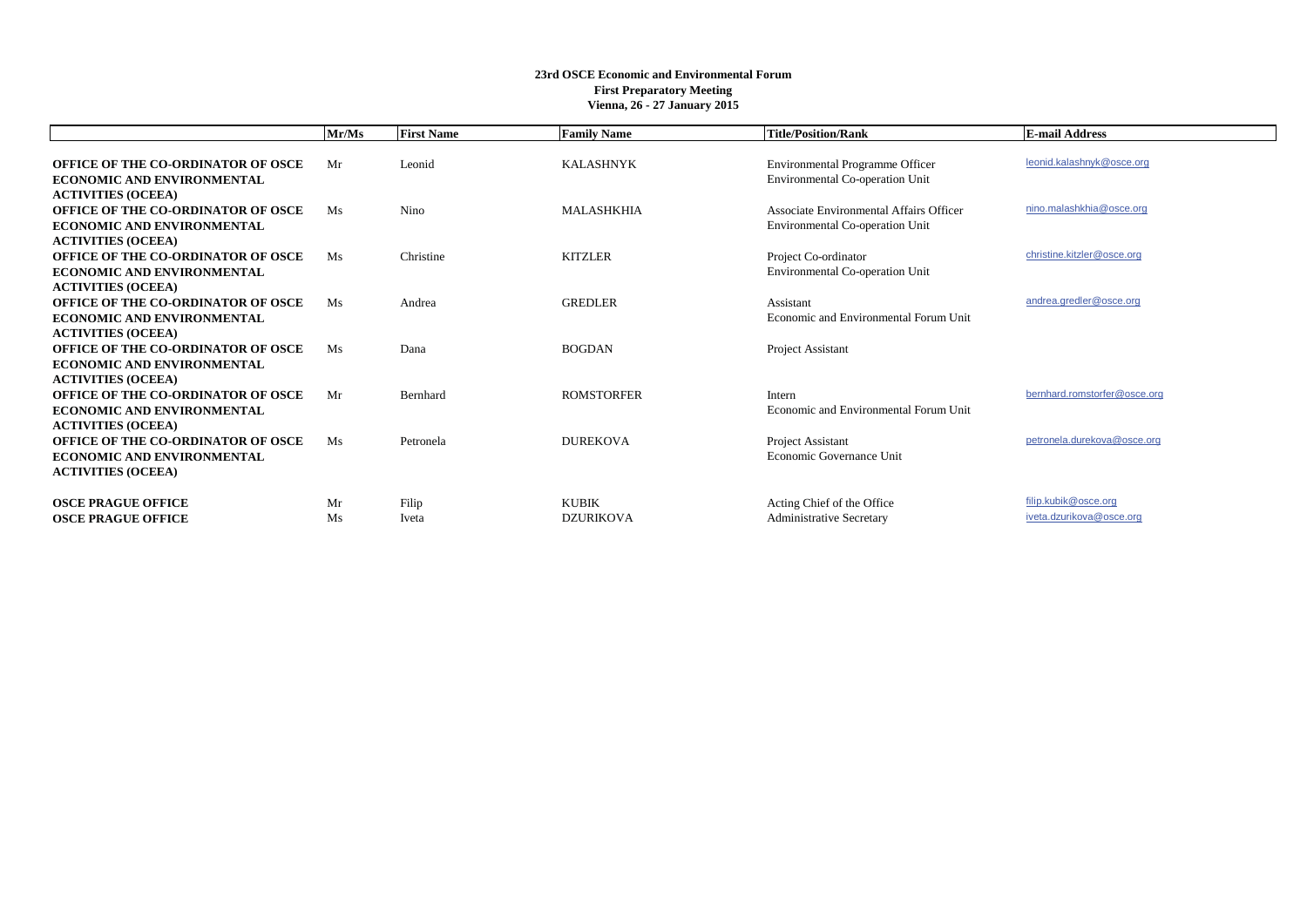|                                                                      | Mr/Ms    | <b>First Name</b>        | <b>Family Name</b>                | <b>Title/Position/Rank</b>                                                                                                                    | <b>E-mail Address</b>                                |  |  |
|----------------------------------------------------------------------|----------|--------------------------|-----------------------------------|-----------------------------------------------------------------------------------------------------------------------------------------------|------------------------------------------------------|--|--|
|                                                                      |          |                          |                                   |                                                                                                                                               |                                                      |  |  |
| <b>OSCE INSTITUTIONS</b>                                             |          |                          |                                   |                                                                                                                                               |                                                      |  |  |
|                                                                      |          |                          |                                   |                                                                                                                                               |                                                      |  |  |
| OSCE PARLIAMENTARY ASSEMBLY<br>(OSCE PA)                             | Amb      | Andreas                  | <b>NOTHELLE</b>                   | Ambassador<br>Special Representative<br>Vienna Liaison Office                                                                                 |                                                      |  |  |
| OSCE PARLIAMENTARY ASSEMBLY<br>(OSCE PA)                             | Mr       | Francesco                | <b>PAGANI</b>                     | Senior Policy Analyst<br>Vienna Liaison Office                                                                                                | francesco@oscepa.dk                                  |  |  |
| OSCE PARLIAMENTARY ASSEMBLY<br>(OSCE PA)                             | Ms       | Pauline                  | <b>DUBOIS-GRAFFIN</b>             | Intern<br>Vienna Liaison Office                                                                                                               | pauline@oscepa.dk                                    |  |  |
| OSCE MISSIONS AND OTHER FIELD OPERATIONS                             |          |                          |                                   |                                                                                                                                               |                                                      |  |  |
| <b>OSCE PRESENCE IN ALBANIA</b>                                      | Mr       | Elton                    | <b>OENDRO</b>                     | Project Assistant<br>Good Governance in Economic Environmental<br><b>Issues Department</b>                                                    | elton.qendro@osce.org                                |  |  |
| <b>OSCE CENTRE IN ASHGABAT</b>                                       | Ms       | Maral                    | HOJAMAMMEDOVA                     | Programme Assistant<br>Economic and Environmental Dimension                                                                                   | maral.hojamammedova@osce.org                         |  |  |
| <b>OSCE CENTRE IN ASHGABAT</b>                                       | Mr       | Radovan                  | <b>ZNASIK</b>                     | Economic and Environmental Officer                                                                                                            | radovan.znasik@osce.org                              |  |  |
| OSCE PROGRAMME OFFICE IN ASTANA<br>OSCE PROGRAMME OFFICE IN ASTANA   | Ms<br>Ms | Madina<br><b>Bibigul</b> | <b>IBRASHEVA</b><br><b>IZBAIR</b> | National Economic and Environmental Officer<br>Project Assistant<br>Economic and Environmental Dimension                                      | madina.ibrasheva@osce.org<br>bibiqul.izbair@osce.org |  |  |
| <b>OSCE CENTRE IN BISHKEK</b><br><b>OSCE CENTRE IN BISHKEK</b>       | Mr<br>Mr | Manav<br>Erali           | <b>SACHDEVA</b><br><b>PAIZIEV</b> | Economic and Environmental Officer<br>Senior Programme Assistant                                                                              | manav.sachdeva@osce.org<br>erali.paiziev@osce.org    |  |  |
| <b>OSCE MISSION TO MOLDOVA</b><br>OSCE MISSION TO MOLDOVA            | Mr<br>Mr | Jan<br>Maurice           | PLESINGER<br><b>DUNAND</b>        | Deputy Head of Mission<br>Political-Military Member                                                                                           | jan.plesinger@osce.org<br>maurice.dunand@osce.org    |  |  |
| OSCE MISSION TO MONTENEGRO                                           | Ms       | Ivana                    | <b>MARKOVIC</b>                   | Project Assistant on Good Governance and<br>Environment                                                                                       | ivana.markovic@osce.org                              |  |  |
| <b>OSCE MISSION TO SERBIA</b>                                        | Ms       | Olivera                  | ZUROVAC-KUZMAN                    | <b>Environmental Adviser</b><br><b>Democratization Department</b>                                                                             | olivera.zurovac-kuzman@osce.org                      |  |  |
| <b>OSCE MISSION TO SERBIA</b>                                        | Ms       | Tatjana                  | <b>DJURKOVIC</b>                  | Senior Programme Assistant<br>Democratization Department                                                                                      | tatjana.djurkovic@osce.org                           |  |  |
| <b>OSCE OFFICE IN TAJIKISTAN</b><br><b>OSCE OFFICE IN TAJIKISTAN</b> | Mr<br>Ms | Martin<br>Bakhriniso     | <b>ROSSMANN</b><br>NARZULLAEVA    | Head, Economic and Environmental Department<br>Programme Assistant for Energy Security and Water bakhriniso.narzullaev@osce.org<br>Management | martin.rossmann@osce.org                             |  |  |